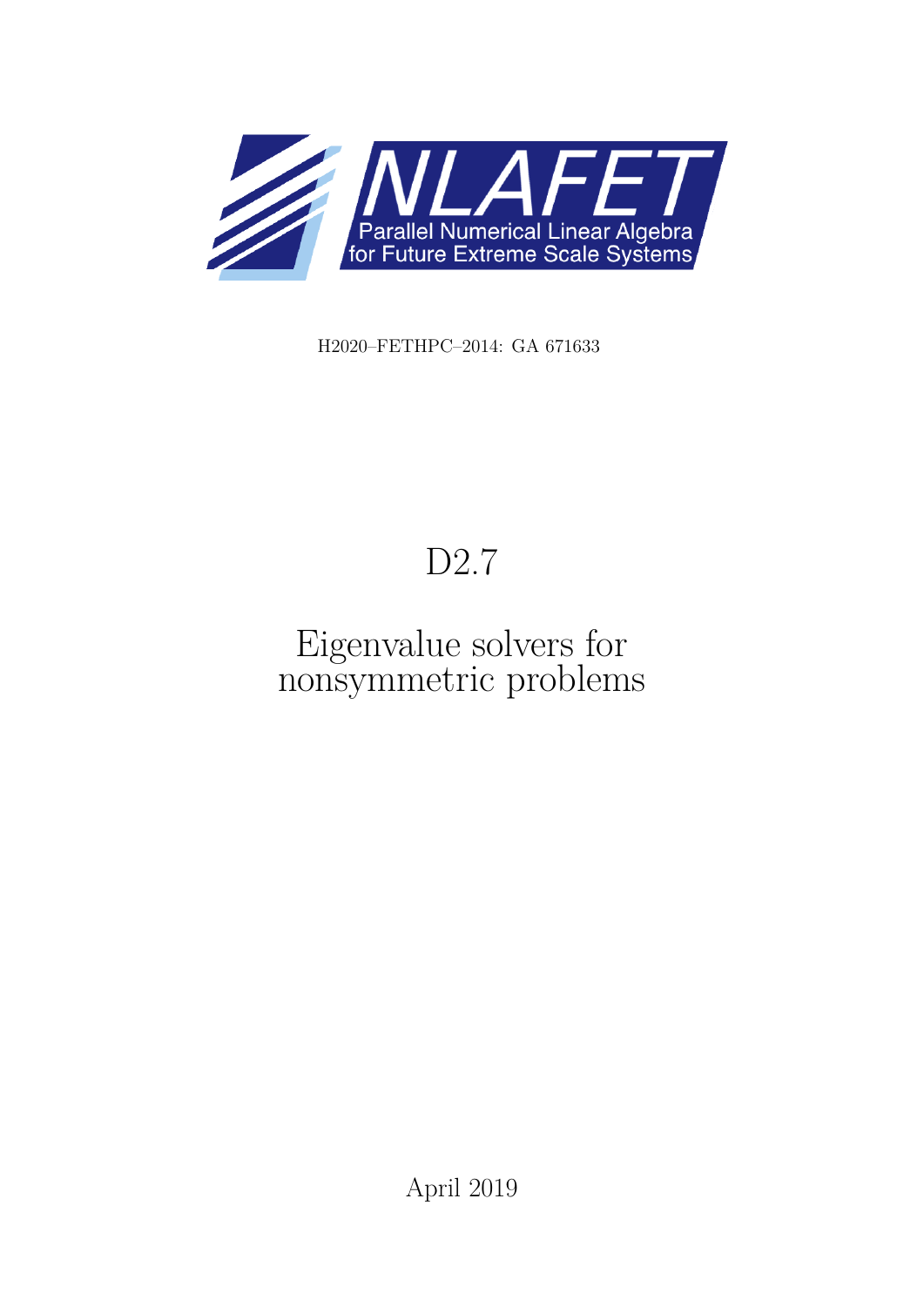#### Document information

| Scheduled delivery  | 2019-04-30 |
|---------------------|------------|
| Actual delivery     | 2019-04-29 |
| Version             | 1.0        |
| Responsible partner | <b>UMU</b> |

Dissemination level

 $PU - Public$ 

Revision history

| Date       | <b>Editor</b>    | <b>Status</b> | Ver. | <b>Changes</b>                      |
|------------|------------------|---------------|------|-------------------------------------|
| 2019-02-18 | Bo Kågström      | Draft         | 0.1  | First layout of structure.          |
| 2019-03-11 | Bo Kågström      | Draft         | 0.2  | Introduction and structure,<br>more |
|            |                  |               |      | text added.                         |
| 2019-04-15 | Mirko Myllykoski | Draft         | 0.3  | Results from computational experi-  |
|            |                  |               |      | ments, reorganized structure, more  |
|            |                  |               |      | text added. For internal review.    |
| 2019-04-29 | Mirko Myllykoski | Final         | 1.0  | Missing data points and GPU results |
|            |                  |               |      | added, internal review comments ad- |
|            |                  |               |      | dressed. Final version.             |

 $AUTHOR(S)$ 

Mirko Myllykoski (UMU) Carl Christian Kjelgaard Mikkelsen (UMU) Angelika Schwarz (UMU) Bo Kågström (UMU)

Internal reviewers

Jan Papez (INRIA) Srikara Pranesh (UNIMAN)

#### **COPYRIGHT**

This work is  $\odot$  by the NLAFET Consortium, 2015–2019. Its duplication is allowed only for personal, educational, or research uses.

#### **ACKNOWLEDGEMENTS**

This project has received funding from the *European Union's Horizon 2020 research and innovation programme* under the grant agreement number 671633.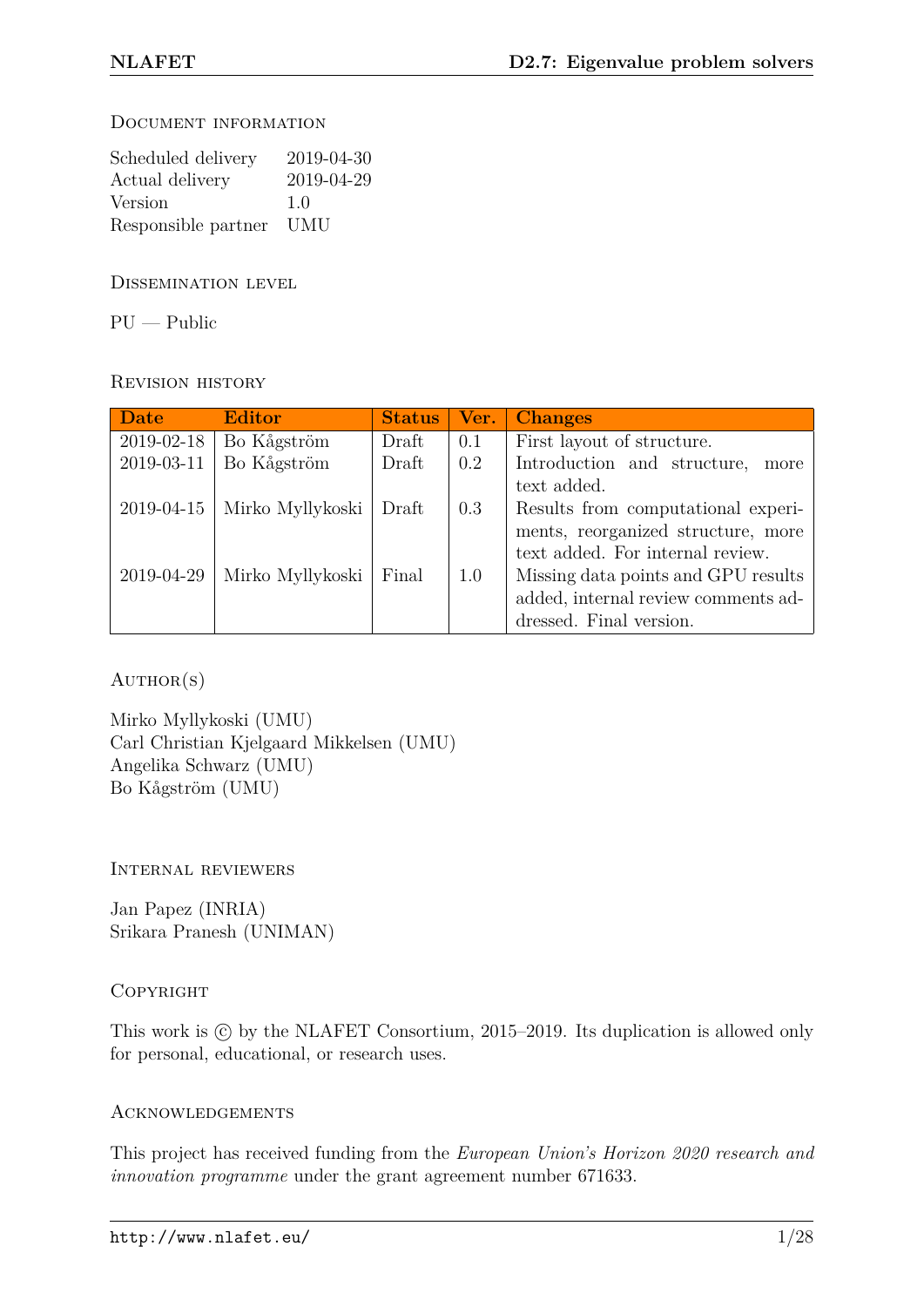#### **Table of Contents**

| 1 Introduction                                           | $\overline{\mathbf{4}}$ |
|----------------------------------------------------------|-------------------------|
| 2 Current status of the software                         | $\overline{5}$          |
| 3 Experimental setting                                   | 6                       |
| 4 Reduction to Hessenberg or Hessenberg-triangular forms | 9                       |
| 5 Reduction to standard or generalized Schur forms       | 10                      |
| 6 Eigenvalue reordering and invariant subspaces          | 17                      |
| 7 Computation of selected eigenvectors                   | 22                      |
| 8 Summary and some conclusions                           | 27                      |

## **List of Figures**

| $\mathbf{1}$   | An illustration of the experimental data flow.                                 | - 6            |
|----------------|--------------------------------------------------------------------------------|----------------|
| 2              | Illustrations of CPU core mappings and data distributions                      | 8 <sup>8</sup> |
| 3              | An illustration of a single iteration of the multishift $QR$ algorithm.        | 11             |
| $\overline{4}$ |                                                                                | 12             |
| 5              | Relative run-time improvement with respect to PDHSEQR.                         | 13             |
| 6              | Scalability results for starneig_SEP_DM_Schur.                                 | 14             |
| 7              | Relative run-time improvement with respect to PDHGEQZ. $\dots \dots \dots$     | 16             |
| 8              | Scalability results for starneig GEP DM Schur.                                 | 16             |
| 9              | Relative run-time improvement with respect to PDTRSEN.                         | 19             |
| 10             | Scalability results for starneig_SEP_DM_ReorderSchur.                          | <b>20</b>      |
| 11             | Relative run-time improvement with respect to PDTGSEN.                         | 20             |
| 12             | Scalability results for starneig GEP DM ReorderSchur.                          | 21             |
| 13             | GPU performance results for starneig_SEP_SM_ReorderSchur.                      | 21             |
| 14             | An illustration of computing eigenvectors from real Schur forms                | 23             |
| 15             | Scalability results for starneig SEP SM Eigenvectors $(35\% \text{ selected})$ | 24             |
| 16             | Scalability results for starneig_SEP_SM_Eigenvectors (100% selected). .        | 25             |
| 17             | Scalability results for starneig GEP SM Eigenvectors $(35\% \text{ selected})$ | 26             |
| 18             | Scalability results for starneig GEP SM Eigenvectors (100% selected).          | 26             |

## **List of Tables**

| $\mathbf{1}$   | Current status of the StarNEig library for standard eigenvalue problems.                       | .5            |
|----------------|------------------------------------------------------------------------------------------------|---------------|
| 2              | Current status of the StarNEig library for generalized eigenvalue problems.                    | $\frac{5}{2}$ |
| 3              |                                                                                                |               |
| $\overline{4}$ |                                                                                                |               |
| -5             | A comparison between PDHSEQR and starneig_SEP_DM_Schur 12                                      |               |
| -6             | A comparison between PDHGEQZ and starneig_GEP_DM_Schur. 14                                     |               |
| $\overline{7}$ | The number of infinite and indefinite eigenvalues. $\dots \dots \dots \dots \dots \dots \dots$ |               |
| -8             | A comparison between PDTRSEN and starneig SEP DM ReorderSchur. 18                              |               |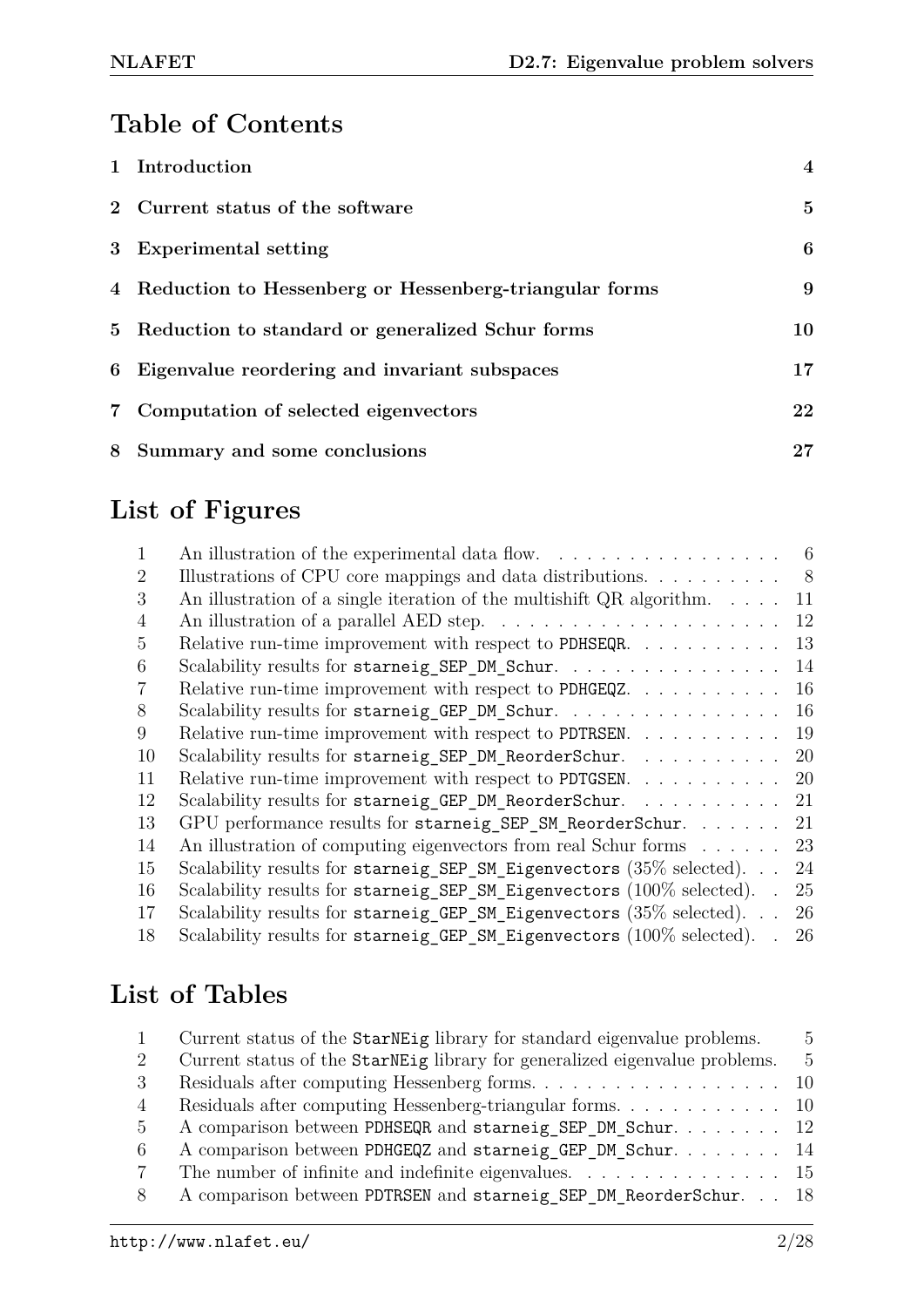| 9 A comparison between PDTGSEN and starneig_GEP_DM_ReorderSchur. 18 |  |
|---------------------------------------------------------------------|--|
| 10 Run-times and residuals for starneig_SEP_SM_Eigenvectors 24      |  |
| 11 Run-times and residuals for starneig_GEP_SM_Eigenvectors 25      |  |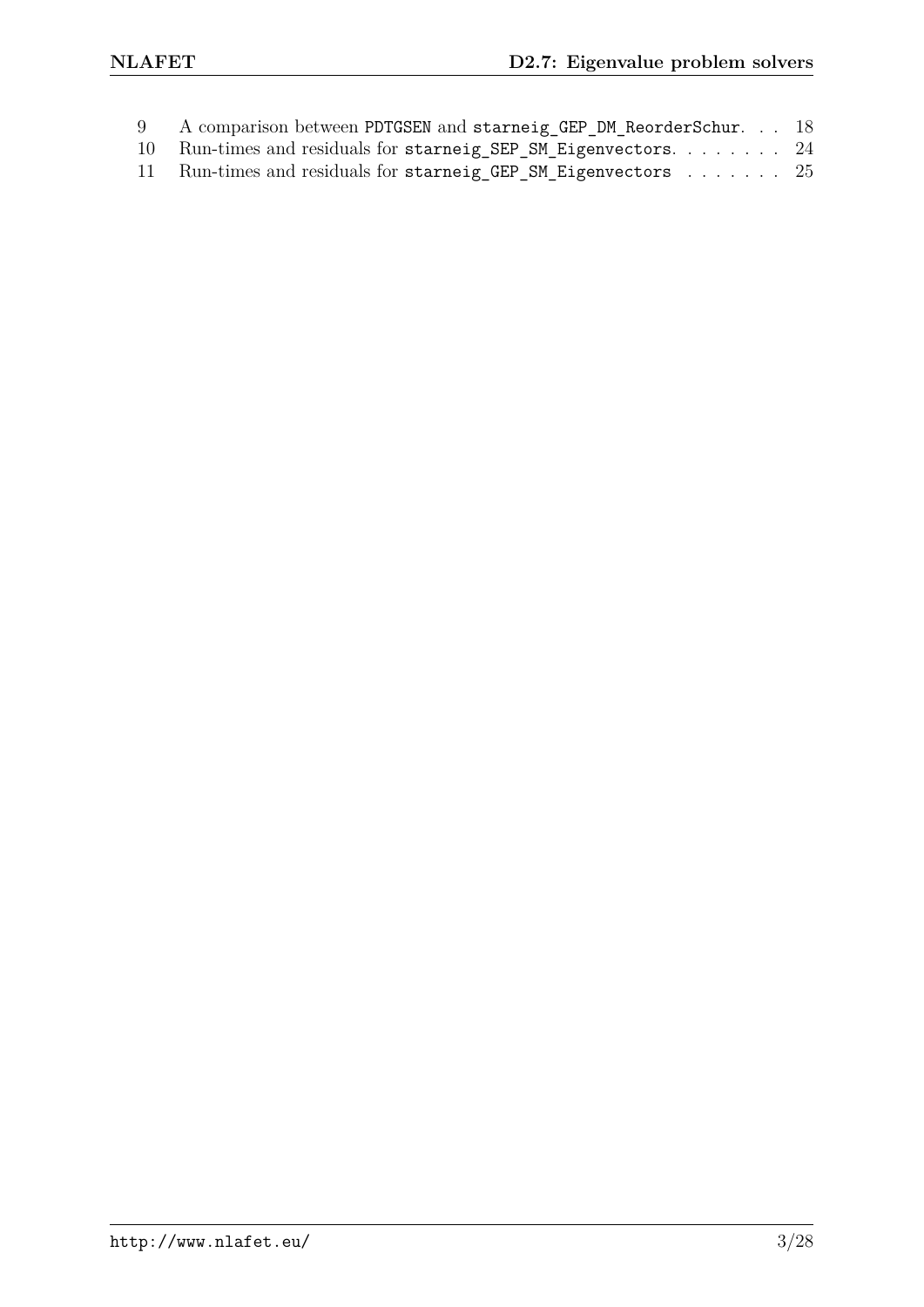#### **1 Introduction**

The *Description of Action* document states for deliverable D2.7:

"*D2.7 Eigenvalue solvers for nonsymmetric problems*

Evaluation of new eigenvalue solvers for the nonsymmetric eigenvalue problem, including Krylov methods."

This deliverable is in the context of Task 2.3 (*Eigenvalue problem solvers*). The report builds and extends on the deliverables D2.5 *Eigenvalue problem solvers* and D2.6 *Prototype* software for eigenvalue problem solvers. Given  $A \in \mathbb{R}^{n \times n}$  the standard eigenvalue problem (SEP) consists of computing eigenvalues  $\lambda \in \mathbb{C}$  (possibly including zero) and eigenvectors  $x \in \mathbb{C}^n$  such that

$$
Ax = \lambda x.\tag{1}
$$

Given  $A \in \mathbb{R}^{n \times n}$  and  $B \in \mathbb{R}^{n \times n}$  the generalized eigenvalue problem (GEP) consists of computing  $\lambda \in \mathbb{C} \cup \{\infty\}$  and eigenvectors  $x \in \mathbb{C}^{n \times n}$  such that

$$
Ax = \lambda Bx.\tag{2}
$$

In our case, A and B are dense and nonsymmetric matrices. Our goal is provide software which can compute all eigenvalues as well as invariant subspaces and/or eigenvectors associated with the user's selection of eigenvalues. We rely on an established approach which has been successful in the past: the application of two sided transformation algorithms acting on *A* or (*A, B*), respectively. We generalize and extend this to novel and effective task-based algorithms. The solution process for the above types of eigenvalue problems includes the following main steps:

**Step 1** Reduction to condensed forms (Hessenberg or Hessenberg-triangular forms)



**Step 2** Reduction to (standard or generalized) Schur forms



**Step 3** Eigenvalue reordering and subspaces (invariant or deflating subspaces)



**Step 4** Computation of eigenvectors (associated with SEP or GEP)

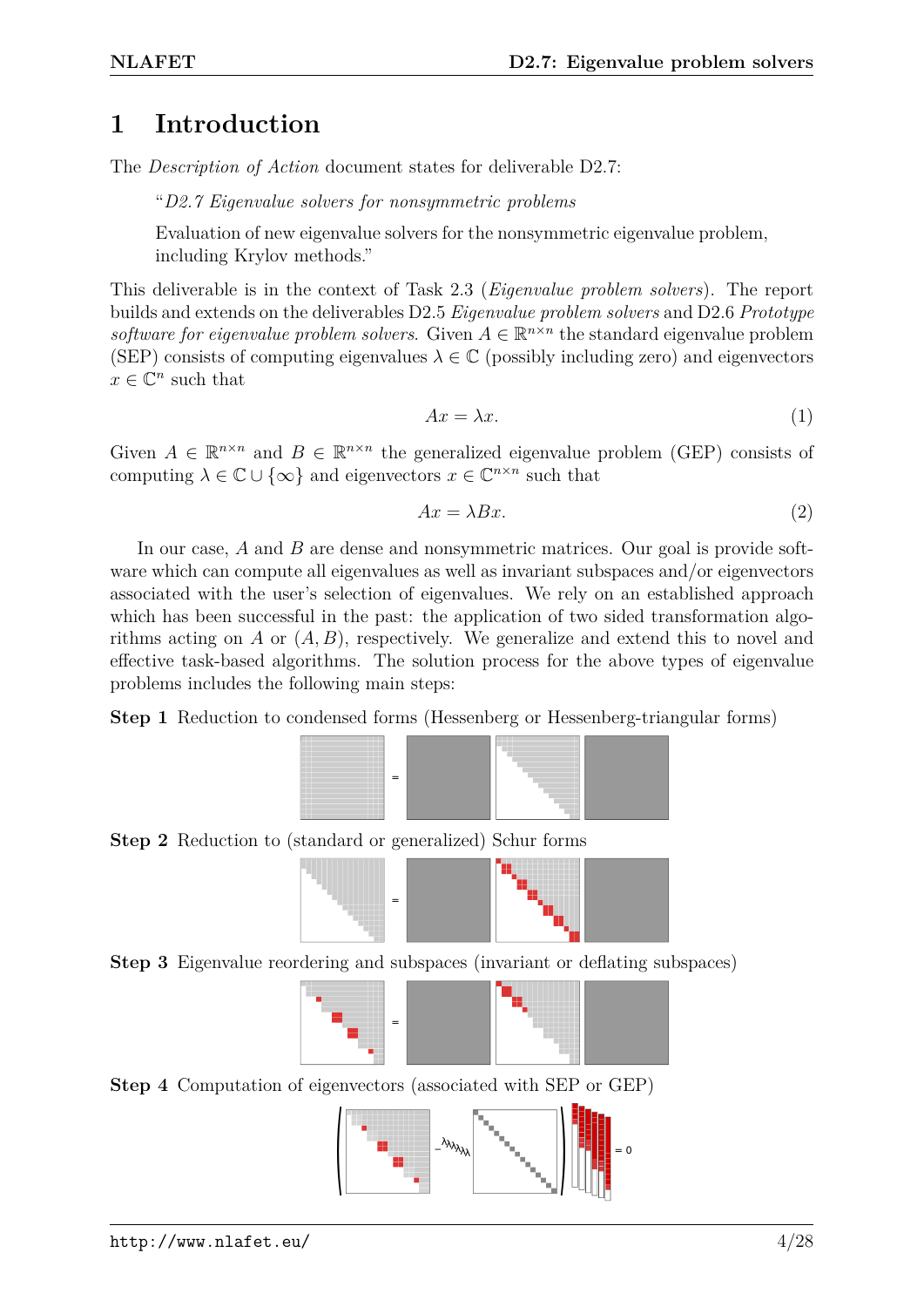| <b>Step</b>  | Shared memory | Distributed memory  | <b>GPUs</b>  |
|--------------|---------------|---------------------|--------------|
| Hessenberg   | Complete      | <b>ScaLAPACK</b>    | Single GPU   |
| Schur        | Complete      | Experimental        | Experimental |
| Reordering   | Complete      | Complete            | Experimental |
| Eigenvectors | Complete      | Integration ongoing | Not planned  |

Table 1: Current status of the StarNEig library for standard eigenvalue problems.

Table 2: Current status of the StarNEig library for generalized eigenvalue problems.

| <b>Step</b>  | Shared memory | Distributed memory  | GPUs         |
|--------------|---------------|---------------------|--------------|
| Hessenberg   | <b>LAPACK</b> | <b>ScaLAPACK</b>    | Not planned  |
| Schur        | Complete      | Experimental        | Experimental |
| Reordering   | Complete      | Complete            | Experimental |
| Eigenvectors | Complete      | Integration ongoing | Not planned  |

The algorithms for Steps 1, 2, and 3 are based on two-sided matrix transformations (i.e., multiplicative updates applied from both the left and the right on *A* or (*A, B*)). This approach often leads to complex data dependencies and limited concurrency. This is especially true for Step 2: the (iterative) multishift QR [5, 6, 8, 9] and QZ algorithms where the convergence is accelerated using Aggressive Early Deflation (AED) [3, 4, 10]. In contrast, the data dependencies in Step 4 are rather simple, but there are numerical issues which are nontrivial to address in a parallel setting. Altogether, the computations performed in Steps 1–4 can be challenging to run efficiently on today's and future extremescale HPC systems.

In this final deliverable of Task 2.3, we report progress on medium- to large-scale dense nonsymmetric eigenvalue problems, SEP and GEP. Relevant introductory material is covered in deliverables D2.5 and D2.6. The rest of the report is outlined as follows: Section 2 summarizes the current status of the software, including progress since D2.5 and D2.6. Section 3 describes the experimental setup as well as the hardware. Sections 4, 5, 6, and 7 cover the Steps 1, 2, 3, and 4, respectively. Summary and some final conclusions are given in Section 8.

#### **2 Current status of the software**

The new software evaluated in this report is available as the StarNEig library though the NLAFET GitHub platform  ${\tt https://github.com/NLAFET/StarNeig^1}.$  The StarNEig library is currently in a beta state and supports real arithmetic. Algorithmically, real arithmetic is more challenging than complex arithmetic due to the need to distinguish between real and pair of complex conjugate eigenvalues. See deliverable D7.8 *Release of the NLAFET library* for the StarNEig User Guide as well as algorithmic and implementation details.

The overall status of the library is summarized in Table 1 (SEP) and Table 2 (GEP). The *Experimental* status indicates that the software component has not been tested as extensively as those software components that are considered *Complete*. In addition, the GPU functionality requires some additional involvement from the user (performance

<sup>&</sup>lt;sup>1</sup>The delivered software is available as version 0.1-beta.2 at https://github.com/NLAFET/ StarNEig/releases/tag/v0.1-beta.2.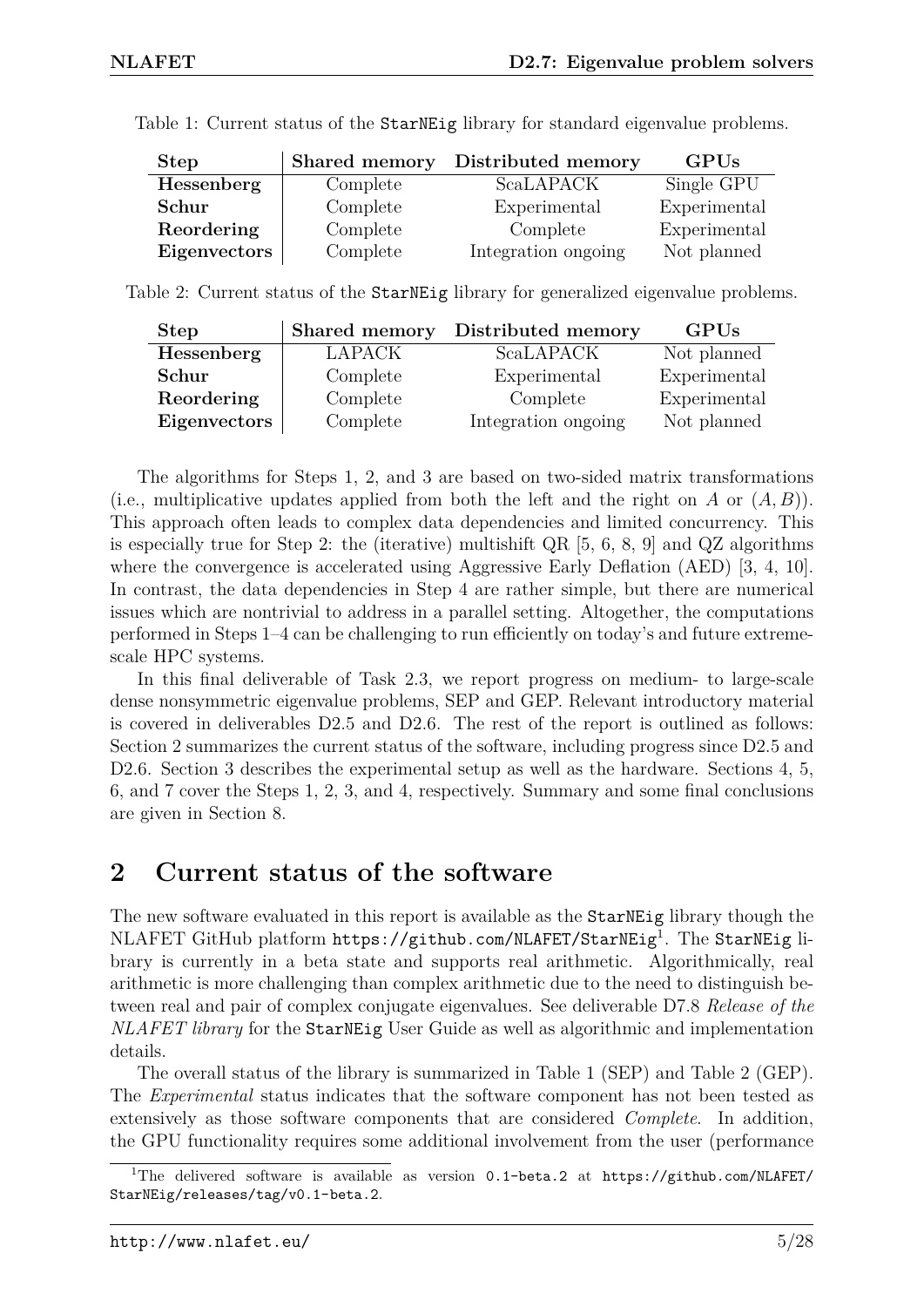

Figure 1: An illustration of the experimental data flow. The (generalized) Schur form is either reordered (Step 2  $\rightarrow$  Step 3) or the (generalized) eigenvectors are computed directly from it (Step 2  $\rightarrow$  Step 4).

model calibration). Known problems are listed in the StarNEig User Guide. Since D2.6, the StarNEig library has gained a new unified Application Programming Interface (API) and the functionality has been expanded. In particular, the library can now compute a generalized Schur decomposition using the QZ algorithm and supports parallel AED in QR and QZ. Functionality for computing both standard and generalized right-hand side eigenvectors in shared memory has also been integrated into the library. Furthermore, since D2.5, the library has gained the functionality to reorder the eigenvalues of a matrix in generalized real Schur form. Some interface functions are implemented as LAPACK and ScaLAPACK wrappers and the library thus now provides almost a full suite of functionality for dealing with non-symmetric eigenvalue problems in both shared and distributed memory, see Tables 1 and 2.

#### **3 Experimental setting**

Our main goal for this deliverable is to demonstrate that the StarNEig library can perform all four steps correctly and efficiently. For this purpose, we have designed experiments where we start from a set of matrices and matrix pairs and run them through all four steps. The overall data flow is illustrated in Figure 1. The entries of these matrices and matrix pairs were randomly generated and are uniformly distributed over the interval [−1*,* 1]. We have found that this class of matrices behaves very nicely in the standard case. In particular, the run-time is not sensitive to changes in random seed or to small changes in dimension of the problem.

A much more extensive set of experiments involving matrices and matrix pairs from real world applications would have provided a more comprehensive picture of the capabilities of the StarNEig library. However, since two matrices of similar size, but different origin, can exhibit drastically different convergence behaviour during Step 2, and Step 3 can actually fail in certain cases, we would have had to include significantly more matrices and matrix pairs in order to obtain a representative sample. This would have been too costly in terms of CPU core hours<sup>2</sup> and man-hours. Furthermore, we would like to point out that the generated eigenvalue problems are not trivial. In particular, the larger generalized eigenvalue problems can become very ill-conditioned and can thus be used to demonstrate that the StarNEig library can handle such problems.

<sup>&</sup>lt;sup>2</sup>The production of this deliverable required in excess of 200 000 core hours.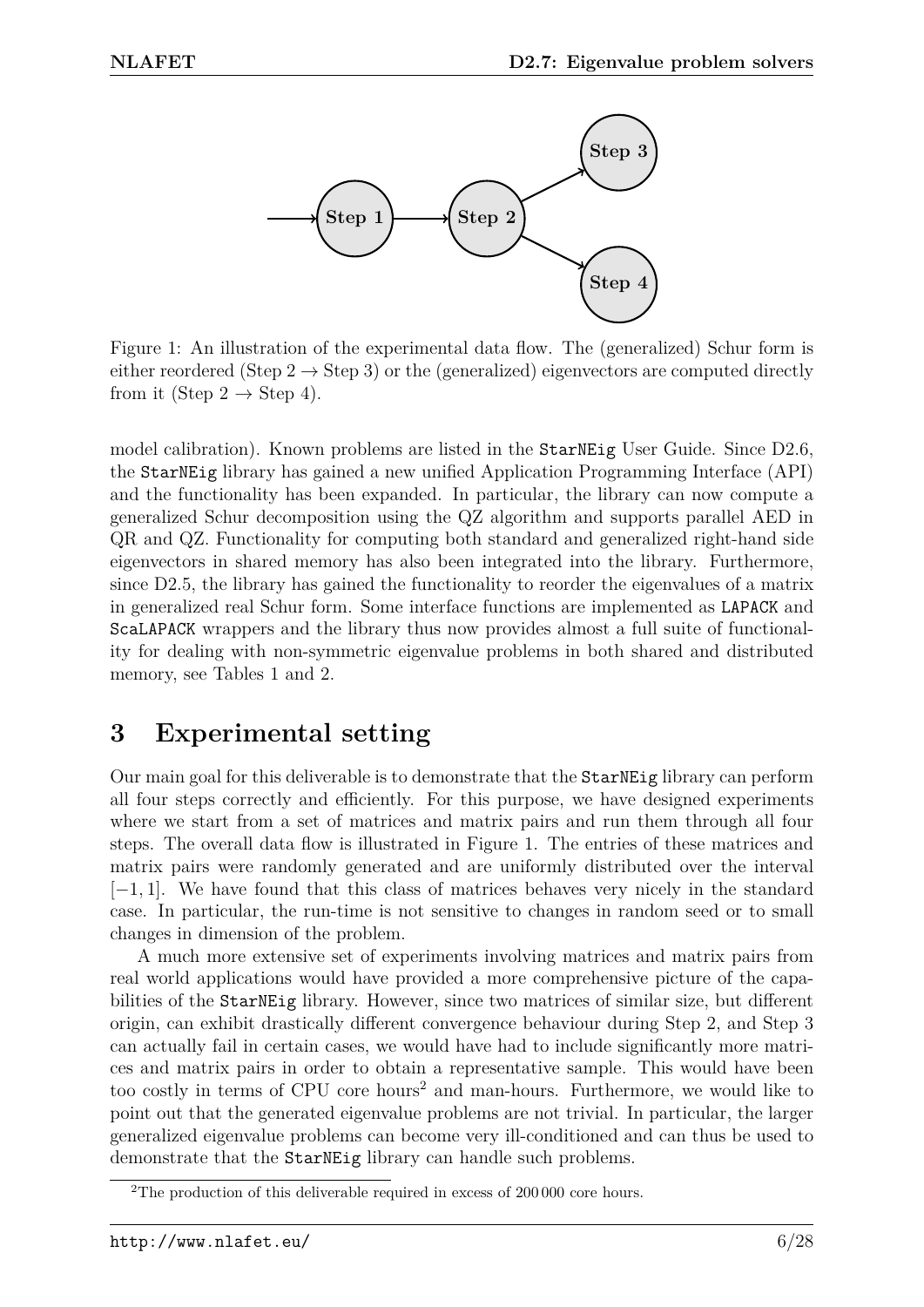We also compare our task-based software against state-of-the-art MPI-based software and demonstrate the scalability of our task-based software through scalability experiments. Most computational experiments are performed in distributed memory.

As the Steps 1, 2 and 3 consist of series of similarity transformations of the form

$$
A = QXQ^T \tag{3}
$$

or

$$
A = QXZ^T \text{ and } B = QYZ^T,
$$
\n<sup>(4)</sup>

we must show that each step retains the similarity/equivalence. For this purpose, we measure the following relative residuals after each step:

$$
R_{sep,A}(X) = \frac{||QXQ^{T} - A||_{F}}{u||A||_{F}},
$$
\n(5)

$$
R_{gep,A}(X) = \frac{||QXZ^{T} - A||_{F}}{u||A||_{F}},
$$
\n(6)

$$
R_{gep,B}(Y) = \frac{||QYZ^T - B||_F}{u||B||_F}.
$$
\n(7)

Here,  $\lVert \cdot \rVert_F$  is the Frobenius norm and *u* is the double precision floating-point unit roundoff  $(u = 2^{-52} \approx 2.22 \cdot 10^{-16})$ . In addition, we measure the loss of orthogonality as follows:

$$
R_{orth}(U) = \frac{||UU^{T} - I||_{F}}{u||I||_{F}}.
$$
\n(8)

Note that the relative residuals are always computed with respect to the original random matrix *A* or the original random matrix pair (*A, B*). In addition, the orthogonal transformations *Q* and *Z* are accumulated across all steps.

For Step 4, we compute the following relative residual for each computed eigenpair  $(\lambda, x)$ :

$$
E_{sep}(\lambda, x) = \frac{||Ax - \lambda x||_2}{u(||A||_F + |\lambda|) ||x||_2}.
$$
\n(9)

In the generalized case, all generalized eigenvalues are expressed as  $\lambda = \alpha/\beta$  and the computed relative residual is

$$
E_{gep}(\lambda, x) = \frac{||Ax - \lambda Bx||_2}{u(||A||_F + |\lambda|||B||_F)||x||_2}
$$
  
= 
$$
\frac{||\beta Ax - \alpha Bx||_2}{u(|\beta|||A||_F + |\alpha|||B||_F)||x||_2}.
$$
 (10)

If the eigenvalue is zero  $(\alpha = 0)$ , we have

$$
E_{sep}(\lambda, x) = E_{gep}(\lambda, x) = \frac{||Ax||_2}{u||A||_F||x||_2}.
$$
\n(11)

In the case of infinite eigenvalue, i.e.,  $\beta = 0$ , we compute the relative residual as

$$
E_{gep}(\lambda, x) = \frac{||Bx||_2}{u||B||_F||x||_2}.\tag{12}
$$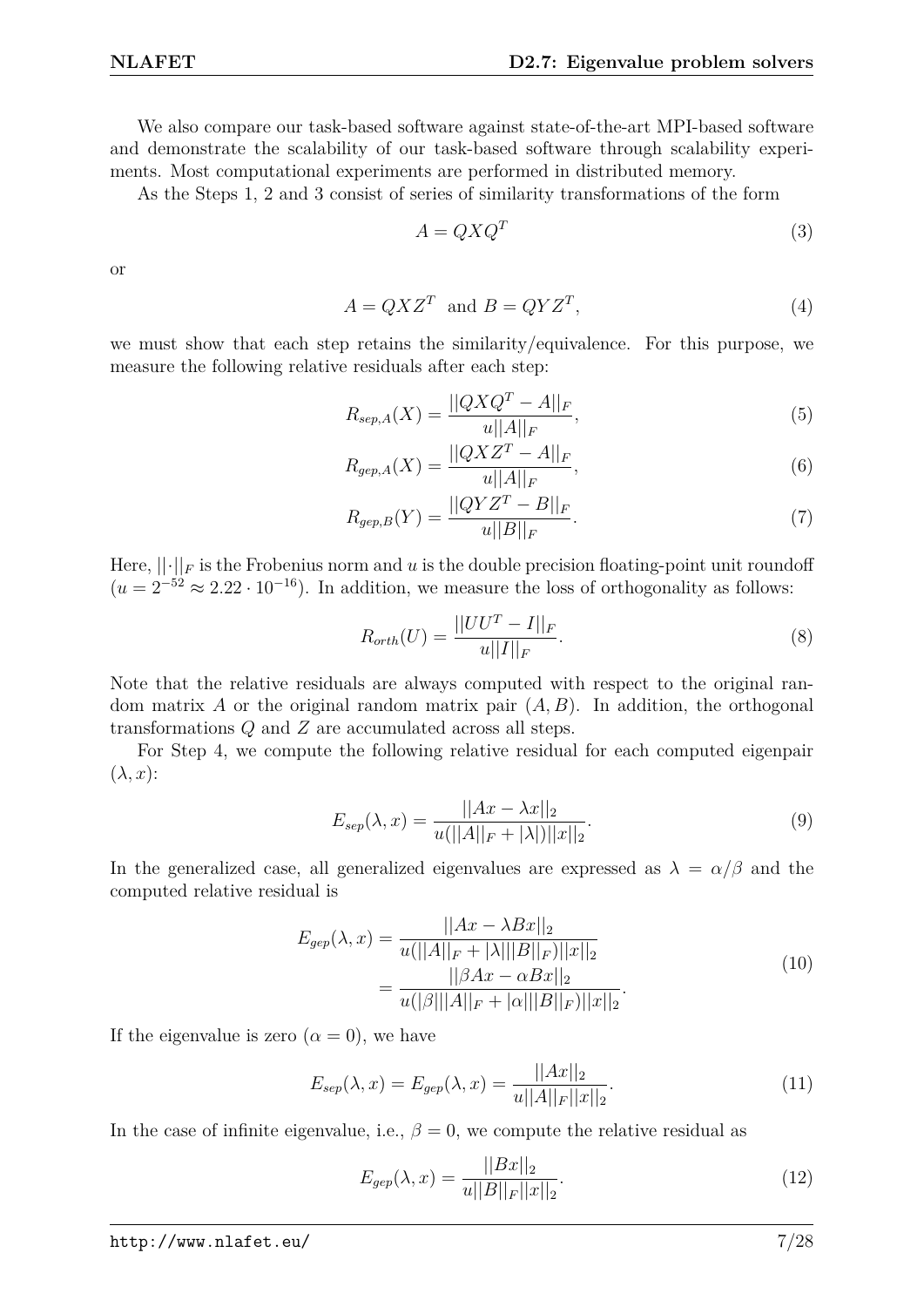

Figure 2: Illustrations of CPU core mappings and data distributions. With StarNEig each MPI process is mapped to a full node (12 cores per node in this example). With ScaLAPACK each MPI process is mapped to a single CPU core.

All computational experiments were performed on the Kebnekaise system, located at the High Performance Computing Center North (HPC2N), Umeå University. Kebnekaise is a heterogeneous systems consisting from many different types of compute nodes. The compute node types relevant for this deliverable are:

- **Regular compute node** contains 28 Intel Xeon E5-2690v4 cores organized into 2 NUMA islands with 14 cores each and 128 GB memory. The nodes are connected with FDR Infiniband.
- **Large memory node** contains 72 Intel Xeon E7-8860v4 cores organized into four NUMA islands with 18 cores each and 3072 GB memory.
- **V100 GPU node** contains 28 Intel Xeon Gold 6132 cores organized into 2 NUMA islands with 14 cores each and 192 GB memory. Each node contains two NVIDIA Tesla V100 GPUs.

Most experiments were performed on the regular nodes but the eigenvector experiments were performed on the large memory nodes and the GPU experiments on were performed on the V100 GPU nodes. The software was compiled with GCC 7.3.0 compiler and linked against OpenMPI 3.1.3, OpenBLAS 0.3.2, ScaLAPACK 2.0.2, CUDA 9.2.88, and StarPU 1.2.8 [1] libraries.

All distributed memory experiments were performed using a square MPI process grid<sup>3</sup> and the matrices were distributed in two-dimensional block cyclic fashion as illustrated in Figure 2. One major difference between StarNEig interface functions and ScaLAPACK-style subroutines is that StarNEig is designed to run in a multi-threaded environment, while

 $^3\text{A}$  square process grid usually leads to more consistent performance with  $\texttt{ScalAPACK-style}$  subroutines.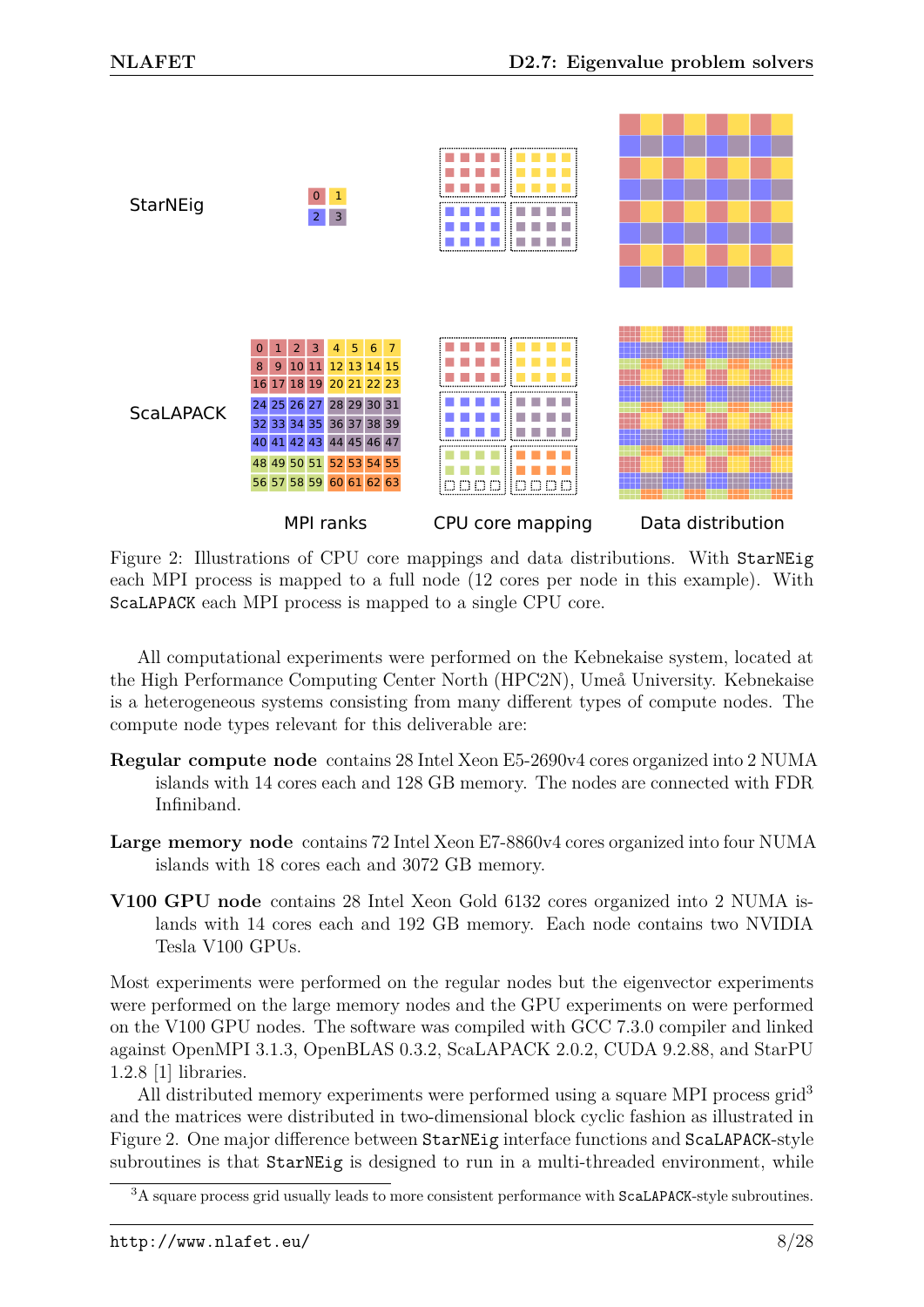many ScaLAPACK-style subroutines perform optimally in a single-threaded environment. This can create a conflict if we want to continue using a square MPI process grid since finding a CPU core allocation that would lead to a square MPI process grid in both approaches is not straightforward. Our solution is to always favour the ScaLAPACK-style subroutine in the comparisons as illustrated in Figure 2. We always map each StarNEig process to a full node (28 cores) and distributes the data in large blocks. We always map each ScaLAPACK-style process to a single CPU core and distributes the data in  $160 \times 160$ blocks. The total number of CPU cores in each ScaLAPACK experiment is always equal or larger than the total number of CPU cores in the corresponding StarNEig experiment.

#### **4 Reduction to Hessenberg or Hessenberg-triangular forms**

Given a general matrix A, the StarNEig interface functions

- starneig\_SEP\_SM\_Hessenberg() and
- starneig SEP DM Hessenberg()

compute a Hessenberg decomposition

$$
A = QHQ^T,\t\t(13)
$$

where *H* is upper Hessenberg and *Q* is orthogonal.

Given a general matrix pair  $(A, B)$ , the **StarNEig** interface functions

- starneig GEP SM HessenbergTriangular() and
- starneig\_GEP\_DM\_HessenbergTriangular()

compute a Hessenberg-triangular decomposition

$$
A = QHZ^T, \quad B = QRZ^T,\tag{14}
$$

where *H* is upper Hessenberg, *R* is upper triangular, and *Q* and *Z* are orthogonal.

The shared memory variant starneig\_SEP\_SM\_Hessenberg is implemented on top of StarPU and has already been discussed extensively in D2.6 (some of the reported GPU performance issues were related to StarPU and have since been solved). The other variants are implemented as LAPACK and ScaLAPACK wrapper functions. Thus, only the residuals after computing the Hessenberg and Hessenberg-triangular forms are reported here; see Tables 3 and 4. We note that the residuals from Step 1 are quite small and thus the generated Hessenberg and Hessenberg-triangular forms can be safely used as input for Step 2.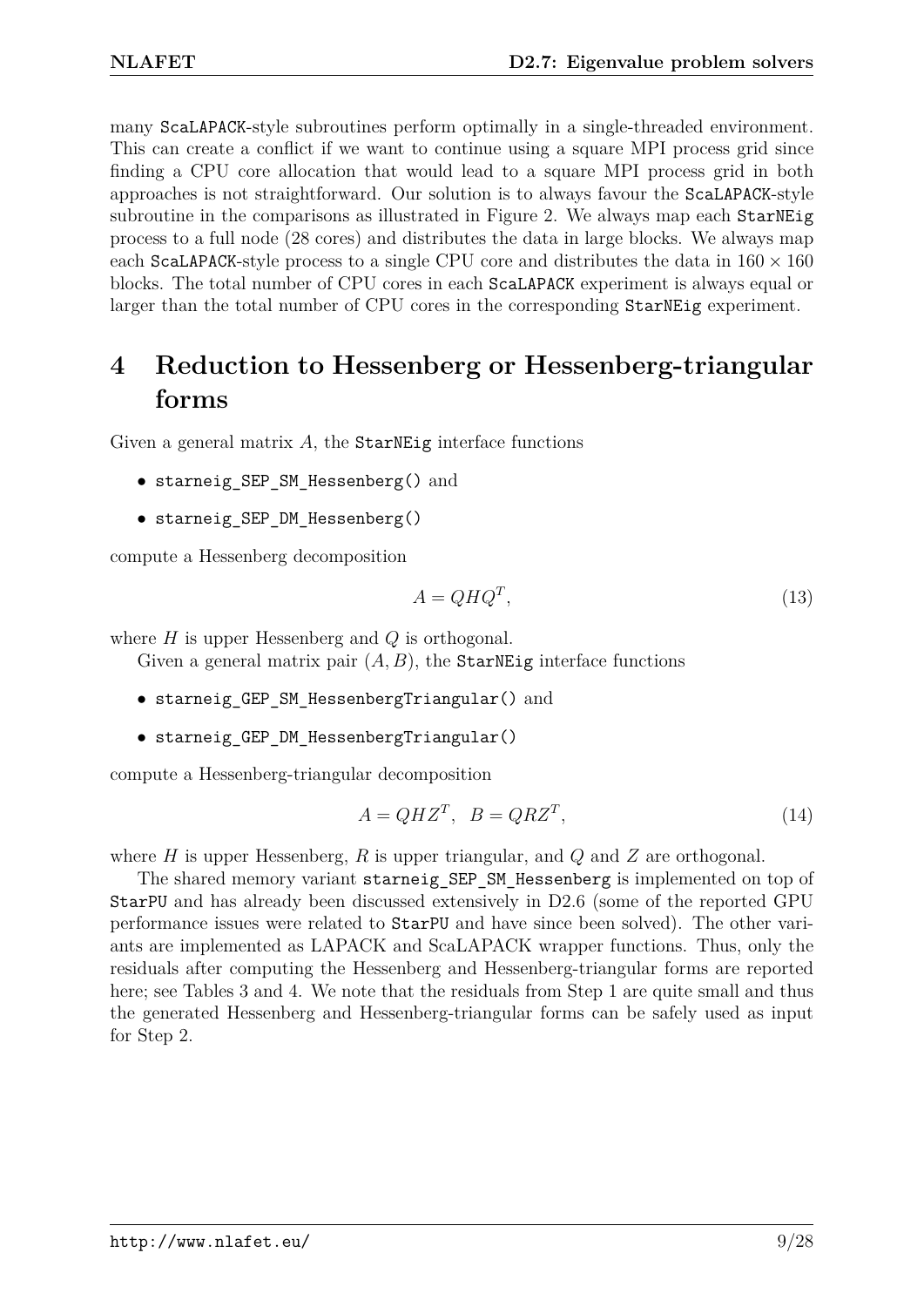| $n\,$   | $R_{sep,A}(H)$ | $R_{orth}(Q)$ |
|---------|----------------|---------------|
| 10000   | 36             | 20            |
| 20 000  | 50             | 27            |
| 40000   | 34             | 20            |
| 60000   | 55             | 24            |
| 80000   | 50             | 20            |
| 100 000 | 55             | 22            |
| 120 000 | 52             | 19            |

Table 3: Residuals after computing Hessenberg forms. Residuals are reported in multiples of the double precision floating-point unit roundoff; see (5) and (8).

Table 4: Residuals after computing Hessenberg-triangular forms. Residuals are reported in multiples of the double precision floating-point unit roundoff; see  $(6)$ ,  $(7)$  and  $(8)$ .

| $\, n$ | $R_{gep,A}(H)$ | $R_{gep,B}(R)$ | $R_{orth}(Q)$ | $R_{orth}(Z)$ |
|--------|----------------|----------------|---------------|---------------|
| 10000  | 90             |                | 73            | 67            |
| 20 000 | 131            | 132            | 103           | 100           |
| 40000  | 180            | 181            | 145           | 135           |
| 60000  | 168            | 226            | 177           | 112           |
| 80 000 | 286            | 270            | 205           | 235           |

#### **5 Reduction to standard or generalized Schur forms**

We start by considering the standard eigenvalue problem. Given a Hessenberg decomposition  $A = QHQ^T$ , the StarNEig interface functions

- starneig\_SEP\_SM\_Schur() and
- starneig\_SEP\_DM\_Schur()

compute a Schur decomposition

$$
A = Q(USU^T)Q^T,\t\t(15)
$$

where the Schur matrix *S* is upper quasi-triangular with  $1 \times 1$  and  $2 \times 2$  blocks on the block diagonal and *U* is orthogonal. On exit, *Q* is overwritten by  $Q \leftarrow QU$ .

Both interface functions are implemented on top of StarPU. The shared memory variant starneig\_SEP\_SM\_Schur was already discussed in D2.6 but major improvements have been made since. In particular, D2.6 demonstrated that the sequential AED step (see Figure 3) forms a bottleneck for the scalability of the algorithm. The AED step is now implemented in a task-based manner and runs in parallel. The QR algorithm is recursive. In particular, every AED step applies the QR algorithm and Hessenberg reduction to the AED window. Both are handled by calls to StarNEig. The major new component is the parallel implementation of the intermediate deflation checks and the required reordering steps. The basic idea of the parallel task-based AED algorithm is visualized in Figure 4.

The starneig SEP DM Schur interface function was compared against the state-ofthe-art MPI-based PDHSEQR subroutine [9]. The results are presented in Table 5 and Figure 5. The StarNEig interface function outperforms the PDHSEQR subroutine (in terms of the speed) in all cases. In particular, StarNEig is almost three times faster for the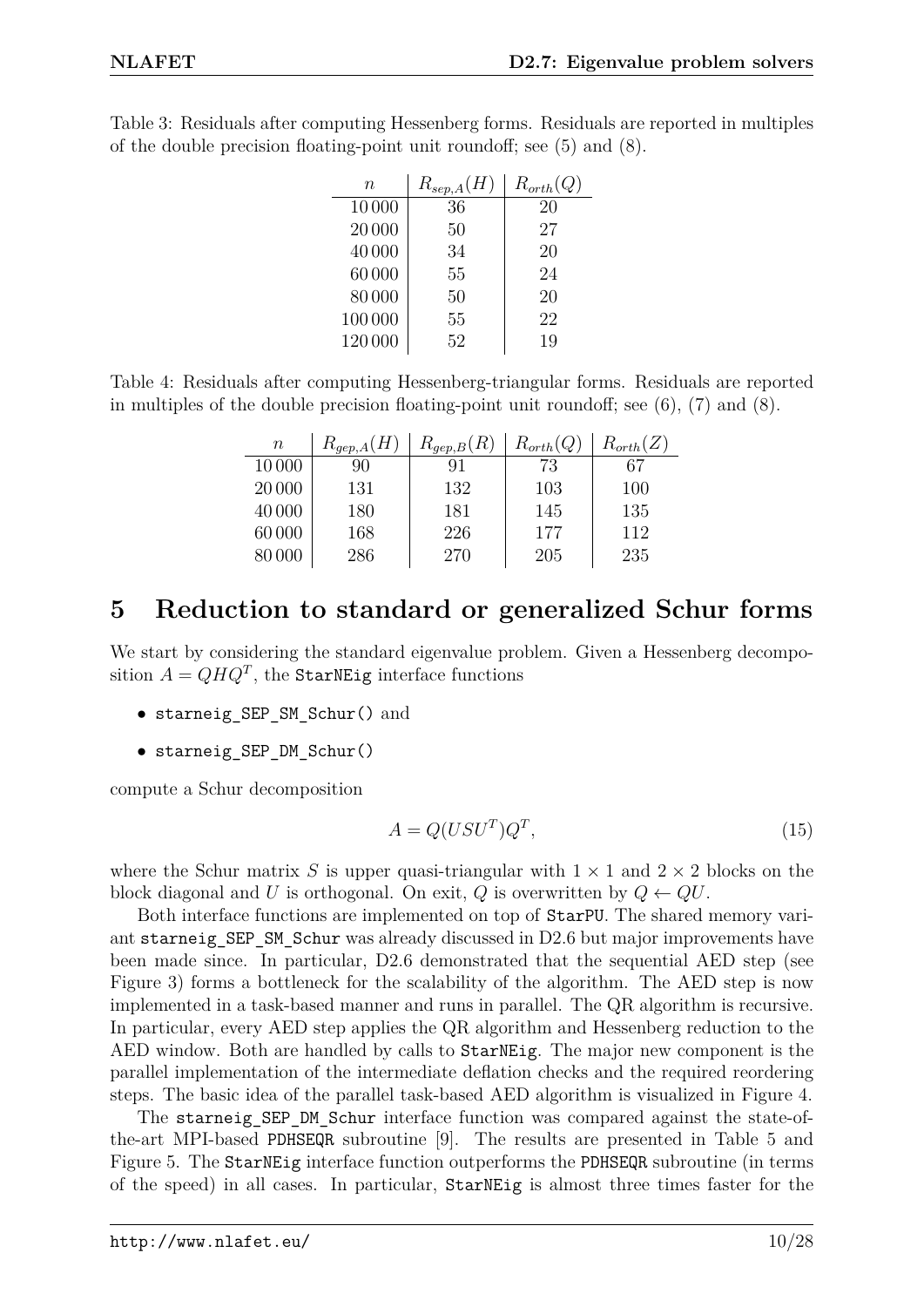

Figure 3: An illustration of a single iteration of the multishift QR algorithm with AED. Starting from the left: a) the original *A* in Hessenberg form *H*; b) an AED window is placed at the lower right corner (highlighted in red); c) the AED window is reduced to Schur form and a spike is formed; d) tiny element in the spike lead to a converged eigenvalue that is successfully deflated by setting the matching element in the spike to zero (highlighted in green); e) a failed eigenvalue candidate is reordered to the top left corner of the AED window (highlighted in red); f) the remaining AED window is reduced back to upper Hessenberg form; and g) pipelined QR iteration with two bulge-chasing windows. Note how the active region (dashed outline) shrinks after the AED process managed to deflate a set of eigenvalues. The similarity transformations from each diagonal computational window are accumulated and applied as matrix-matrix multiplications in associated submatrix updates.

largest considered problem  $(n = 120000)$ . Based on the data gathered from the computational experiments, the larger problems seem to have a larger probability of deflating into several independent subproblems as the algorithm proceeds. As part its basic design, StarNEig is capable of detecting and processing several independent subproblem concurrently. Naturally this increases parallelism and reduces the run-time, as demonstrated in Table 5 and Figure 5. The basic ideas have been explained in D2.6.

The scalability of the starneig SEP DM Schur interface function was investigated separately. The results are presented in Figure 6. When we move from a single node to four nodes the performance is roughly doubled. For problems that are larger than  $n = 100000$ , we observe good speedups for even larger number of nodes. It should be noted that the QR algorithm is an iterative method and the nature of the input matrix can have a huge impact on the convergence rate. In particular, based on the data gathered from the computational experiments, it appears that Hessenberg matrices computed from dense matrices with entries distributed uniformly typically require only a few bulge chasing steps. The QR algorithms ends up performing several consecutive AED steps between the bulge chasing steps thus leading to faster convergence. However, the bulge chasing steps are the main source of parallelism in the QR algorithm, which explains why this type of random test problems do not scale particularly well.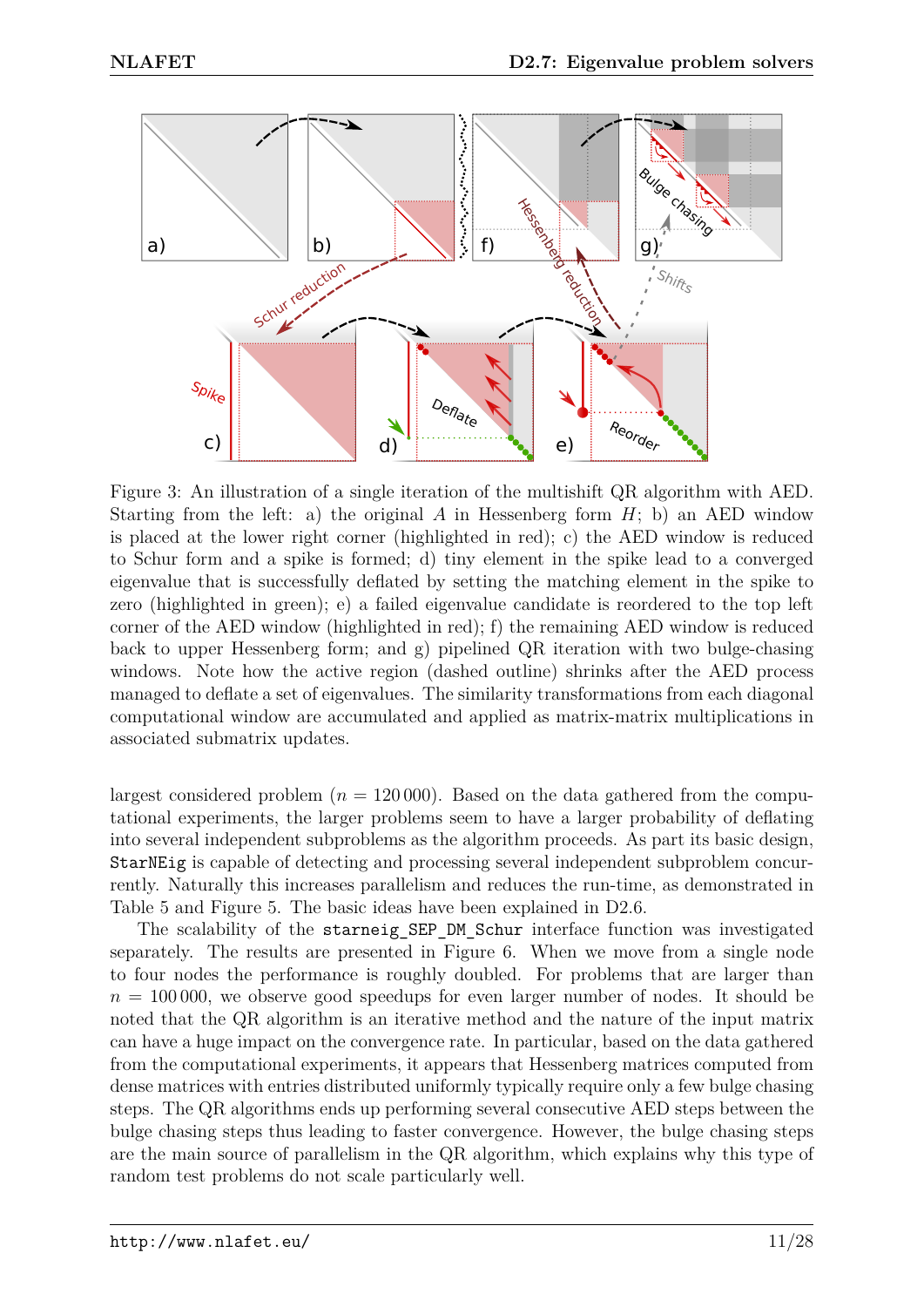

Figure 4: An illustration of a parallel AED step. From left to right: a) the AED window; b) a small deflation window is placed at the lower right corner and the involved eigenvalue candidates are either deflated or moved to the top left corner of the deflation window; c) a series of small reordering windows are placed on the diagonal (only one illustrated here) and the failed eigenvalues from the deflation window are moved together to the upper left corner of the AED window; then d) the next deflation window is placed on the diagonal. The similarity transformations from each diagonal computational window are accumulated and applied as matrix-matrix multiplications in associated submatrix updates. In practice, the deflation and reordering windows are relatively small and the deflation and reordering steps can overlap and thereby enhance the potential parallelism.

|  |                                                                             |  |  | Table 5: A comparison between PDHSEQR (left in each column-pair) and                   |  |
|--|-----------------------------------------------------------------------------|--|--|----------------------------------------------------------------------------------------|--|
|  |                                                                             |  |  | starneig_SEP_DM_Schur (right in each column-pair). Residuals are reported in multiples |  |
|  | of the double precision floating-point unit roundoff; see $(5)$ and $(8)$ . |  |  |                                                                                        |  |

| $\boldsymbol{n}$ | CPU cores                        |      | Run-time (secs)   $R_{sep,A}(S)$   $R_{orth}(Q)$ |      |     |     |     |
|------------------|----------------------------------|------|--------------------------------------------------|------|-----|-----|-----|
| 10000            | $36 \quad 1 \cdot 28 \ (28)$     | - 38 | 18                                               | 145  | 189 | 100 | 130 |
| 20 000           | $36 \quad 1 \cdot 28 \ (28)$     | 158  | 85                                               | 191  | 248 | 130 | 169 |
| 40 000           | $36 \quad 1 \cdot 28 \ (28)$     | 708  | 431                                              | 120  | 314 | 161 | 217 |
| 60000            | $121 \quad 4 \cdot 28 \ (112)$   | 992  | 563                                              | 285  | 369 | 191 | 249 |
|                  | $80000$   121 $4 \cdot 28$ (112) | 1667 | 904                                              | 279  | 419 | 182 | 297 |
| 100000           | $121 \quad 4 \cdot 28 \ (112)$   | 3319 | 1168                                             | -240 | 397 | 163 | 269 |
| 120 000          | $256 \quad 9 \cdot 28 \; (252)$  | 3268 | 1111                                             | 288  | 442 | 184 | 318 |

We now turn the attention to the generalized eigenvalue problem. Given a Hessenbergtriangular decomposition  $(A, B) = Q(H, R)Z<sup>T</sup>$ , the **StarNEig** interface functions

- starneig\_GEP\_SM\_Schur() and
- starneig\_GEP\_DM\_Schur()

compute a generalized Schur decomposition

$$
A = Q(U_1 S U_2^T) Z^T, \quad B = Q(U_1 T U_2^T) Z^T,
$$
\n(16)

where *S* is upper quasi-triangular with  $1 \times 1$  and  $2 \times 2$  blocks on the diagonal, *T* is a upper triangular, and  $U_1$  and  $U_2$  are orthogonal. On exit,  $Q$  and  $Z$  are overwritten by  $Q \leftarrow QU_1$  and  $Z \leftarrow ZU_2$ . Contrary to the standard case, each generalized eigenvalue is represented as a pair of numbers  $(\alpha, \beta)$  such that the actual generalized eigenvalue  $\lambda$  is given by  $\alpha/\beta$  for  $\beta \neq 0$  (finite eigenvalue). The case  $\beta = 0$  corresponds to an infinite eigenvalue, which appears if the matrix *B* is singular. If both  $\alpha = 0$  and  $\beta = 0$ , then the eigenvalue is indefinite/undefined. In finite precision arithmetic, a highly ill-conditioned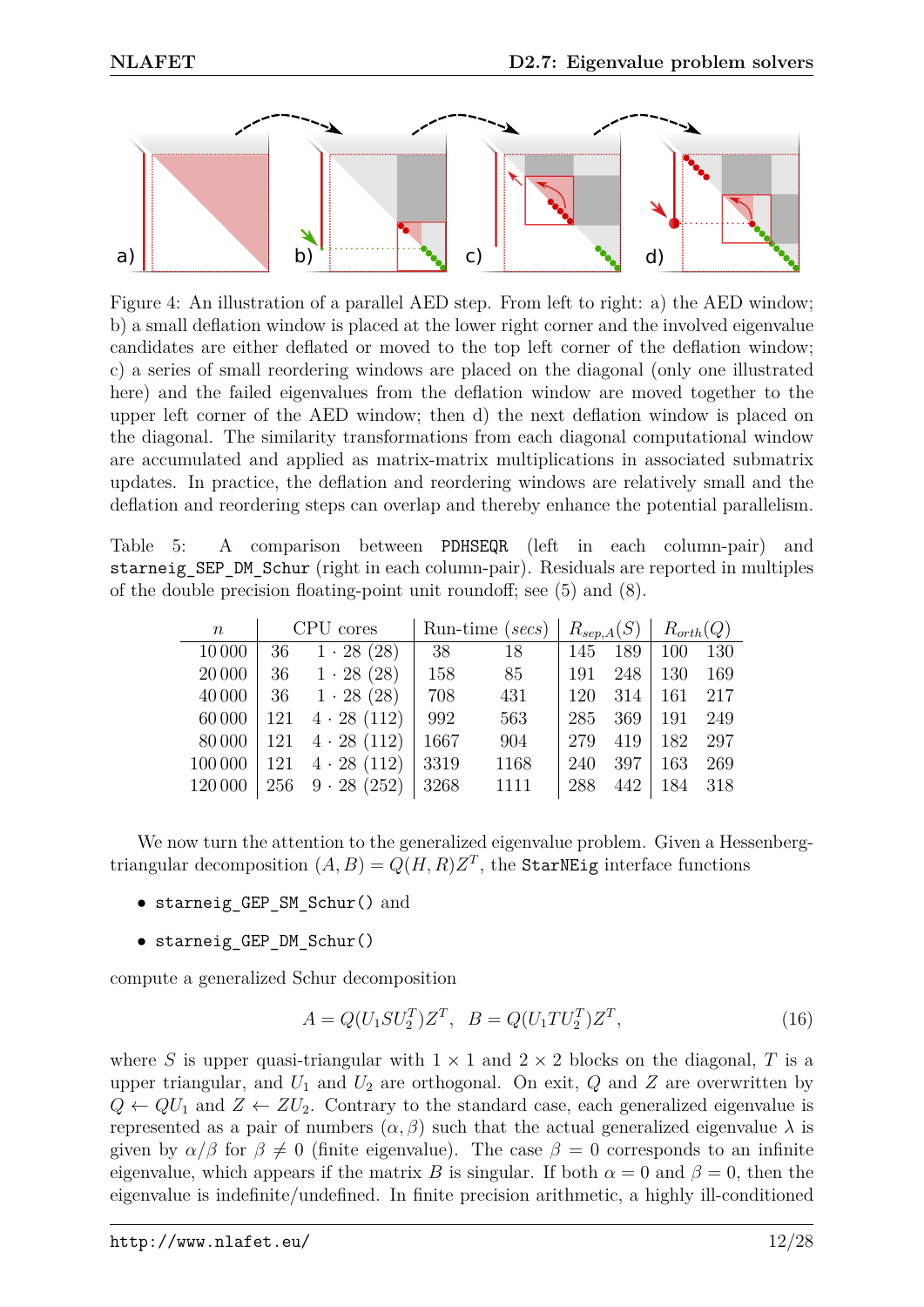

Figure 5: Relative run-time improvement of starneig SEP DM Schur with respect to PDHSEQR (base at 1.0). The used CPU core count always favours PDHSEQR (see Table 5).

generalized eigenvalue problem can have both infinite and indefinite eigenvalues. The latter corresponds to a singular eigenvalue problem. In case of a real, an infinite or an indefinite eigenvalue, the  $\alpha$  and  $\beta$  values can be read off directly from the diagonals of *S* and *T*, respectively.

Both interface functions are implemented on top of StarPU. The basic theory and the main computational steps for SEP are generalized and extended to GEP. One significant difference is that the GEP algorithm attempts to identify and isolate any infinite eigenvalues. The standard convention<sup>4</sup> is to classify a real eigenvalue as infinite if the corresponding diagonal entry of *T* has magnitude smaller than  $u||T||_F$ . Any infinite eigenvalues can be reordered to the upper left (or bottom right) corner of the Hessenbergtriangular form and deflated immediately. This deflation not only reduces the size of the remaining sub-problem, it also improves the rate of convergence of the algorithm. The detection of infinite eigenvalues is performed during the QZ bulge chasing stage and, if necessary, a set of special reordering tasks is inserted once a large enough portion of the bulge chasing tasks have completed. The detected infinite eigenvalues are ordered to the upper left corner of the matrix, which allows the next AED to be overlapped with the reordering stage.

The starneig GEP DM Schur interface function was compared against the state-ofthe-art MPI-based PDHGEQZ subroutine [4, 2]. The results are presented in Table 6 and Figure 7. Table 7 show the number of (nearly) infinite and (nearly) indefinite eigenvalues in the final generalized Schur form. We see that, StarNEig is between 1.4 and 7.9 times faster than PDHGEQZ. The matrix dimensions  $n = 60000$  and  $n = 80000$  are particularly interesting since in both cases infinite eigenvalues were detected by both algorithms but in

<sup>4</sup>The DHGEQZ LAPACK subroutine uses an identical condition.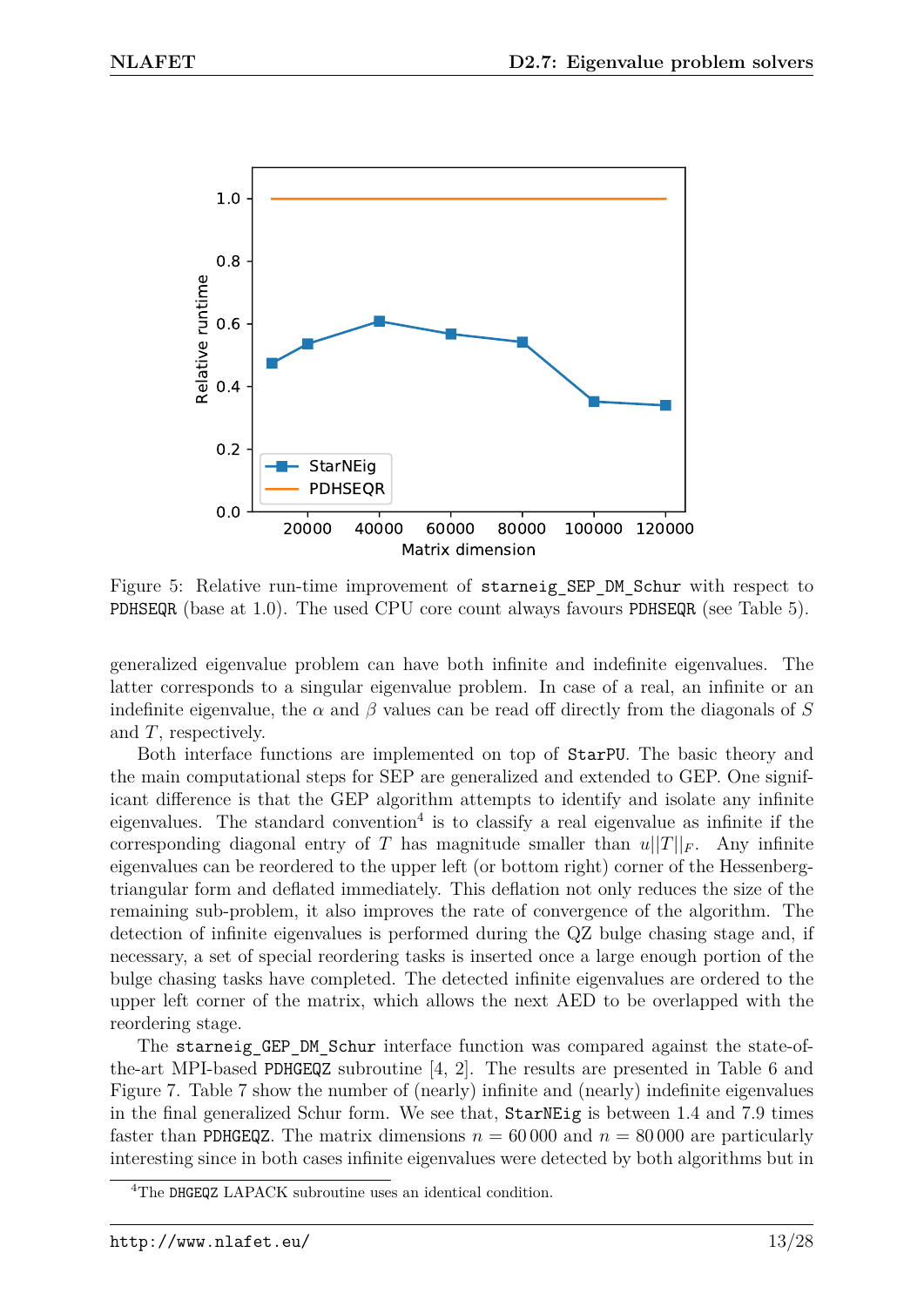

Figure 6: Scalability results for starneig SEP DM Schur. Each node contains 28 cores.

Table 6: A comparison between PDHGEQZ (left in each column-pair) and starneig GEP DM Schur (right in each column-pair). Residuals are reported in multiples of the double precision floating-point unit roundoff; see  $(6)$ ,  $(7)$  and  $(8)$ .

| $\it{n}$ |     | CPU cores |      | Run-time                |      | $R_{gep,A}(S)$ | $R_{gep,B}(T)$ |      | $R_{orth}(Q)$ |     | $R_{orth}(Z)$ |      |
|----------|-----|-----------|------|-------------------------|------|----------------|----------------|------|---------------|-----|---------------|------|
|          |     |           |      | $\left( {secs} \right)$ |      |                |                |      |               |     |               |      |
| 10000    | 36  | 28        | 57   | 23                      | 356  | 363            | 354            | 350  | 117           | 117 | 325           | 339  |
| 20 000   | 36  | 28        | 199  | 64                      | 523  | 542            | 519            | 526  | 149           | 154 | 480           | 515  |
| 40 000   | 36  | 28        | 903  | 308                     | 917  | 803            | 913            | 781  | 209           | 199 | 856           | 772  |
| 60 000   | 121 | 112       | 746  | 94                      | 178  | 175            | 248            | 234  | 187           | 178 | 127           | 118  |
| 80 000   | 121 | 112       | 3499 | 2527                    | 4383 | 3570           | 5007           | 4068 | 291           | 320 | 3583          | 2891 |

the former case StarNEig was almost eight times faster and in the latter case StarNEig was only 1.4 times faster. In addition, PDHGEQZ managed to detect significantly more infinite eigenvalues<sup>5</sup> in both cases. The exact reason for this large difference in behavior is a topic for future analysis. However, we can make several educated guesses:

- The log-files clearly state that the case of  $n = 60000$  decoupled into many independent sub-problems. This increased the level of parallelism and, perhaps more importantly, reduced the need for global communication. However, the  $n = 80000$ case also deflated into many independent sub-problems.
- PDHGEQZ detected most of the infinite eigenvalues late in the  $n = 60000$  case and thus benefited from the deflated infinite eigenvalues only to a limited extent.

<sup>5</sup>Some detected infinite eigenvalues are classified as nearly indefinite eigenvalues.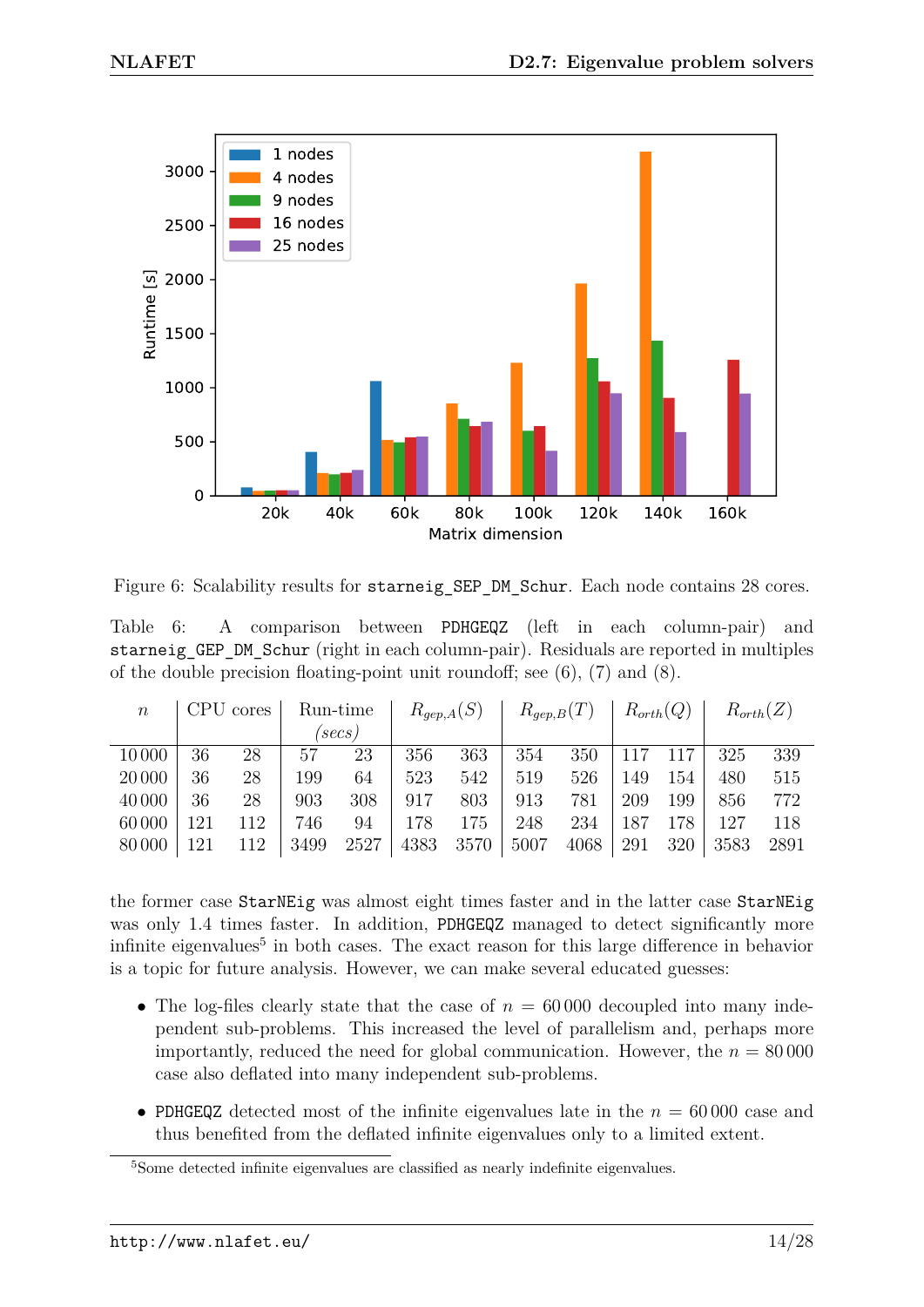Table 7: The number of infinite and indefinite eigenvalues in the outputs of PDHGEQZ (left in each column-pair) and starneig\_GEP\_DM\_Schur (right in each column-pair). The *Infinities* and *Nearly infinities* columns show the number of infinite eigenvalues  $(t_{i,i} = 0)$ and nearly infinite eigenvalues  $(|t_{i,i}| < u||T||_F)$ , respectively. The *Indefinites* and *Nearly indefinites* columns show the number of indefinite  $(|s_{i,i}| = 0$  and  $|t_{i,i}| = 0)$  and nearly indefinite eigenvalues  $(|s_{i,i}| < u||S||_F$  and  $|t_{i,i}| < u||T||_F$ ), respectively. The types of the classifications are disjoint.

| $\, n$ | Infinities |      | Nearly infinities   Indefinites |  |       | Nearly indefinites |
|--------|------------|------|---------------------------------|--|-------|--------------------|
| 10000  |            |      |                                 |  |       |                    |
| 20 000 |            |      |                                 |  |       |                    |
| 40 000 |            |      |                                 |  |       |                    |
| 60000  | 7758       | 4401 | 42                              |  | 42632 | 15323              |
| 80 000 | 46145      | 23   | റ                               |  |       | 10717              |

• PDHGEQZ detected most of the infinite eigenvalues early in the *n* = 80 000 case and thus benefited from the deflated infinite eigenvalues to a greater extent.

It should be noted that the fact that one code managed to detect more infinite eigenvalues does not, in general, imply that one computed result is more valid than the other. In particular, the computed residuals are essentially identical (see Table 6). Undetected infinite eigenvalues can cause the QZ algorithm to perform more iterations, thus adding more rounding errors to the final result, but this has not affected the residuals.

Since the behavior of the QZ algorithm appears to be less predictable compared to the QR algorithm, we decided to generate input matrices for the scalability experiment using the Hessrand1 algorithm (see, e.g., [4, 5]) described below. Let  $\mathcal{N}(\mu, \sigma)$  be the normal distribution with mean  $\mu$  and variance  $\sigma$ , and let  $\chi^2(\tau)$  be the chi-squared distribution with  $\tau$  degrees of freedom. We generate the input matrix pair  $(H, R)$  as follows:

$$
h_{i,j} \sim \mathcal{N}(0,1), \qquad i = 1, ..., j, \qquad j = 1, ..., n, \n h_{i+1,i}^2 \sim \chi^2(n-i), \qquad i = 1, ..., n-1, \n r_{i,j} \sim \mathcal{N}(0,1), \qquad i = 1, ..., j-1, \qquad j = 1, ..., n, \n r_{i,i}^2 \sim \chi^2(i-1), \qquad i = 2, ..., n, \n r_{1,1}^2 \sim \chi^2(n).
$$
\n(17)

The resulting matrix pairs (*H, R*) in Hessenberg-triangular form have reasonably wellconditioned eigenvalues and, thus, the convergence behaviour is expected to be more consistent. Scalability results for starneig\_GEP\_DM\_Schur are presented in Figure 8. The results show that that larger problems benefit from using additional nodes, although with modest scalability for the largest problem considered  $(n = 100000)$  on 25 nodes. However, we expect improved scalability for larger problems. As with the standard case, only a few bulge chasing steps were required for convergence.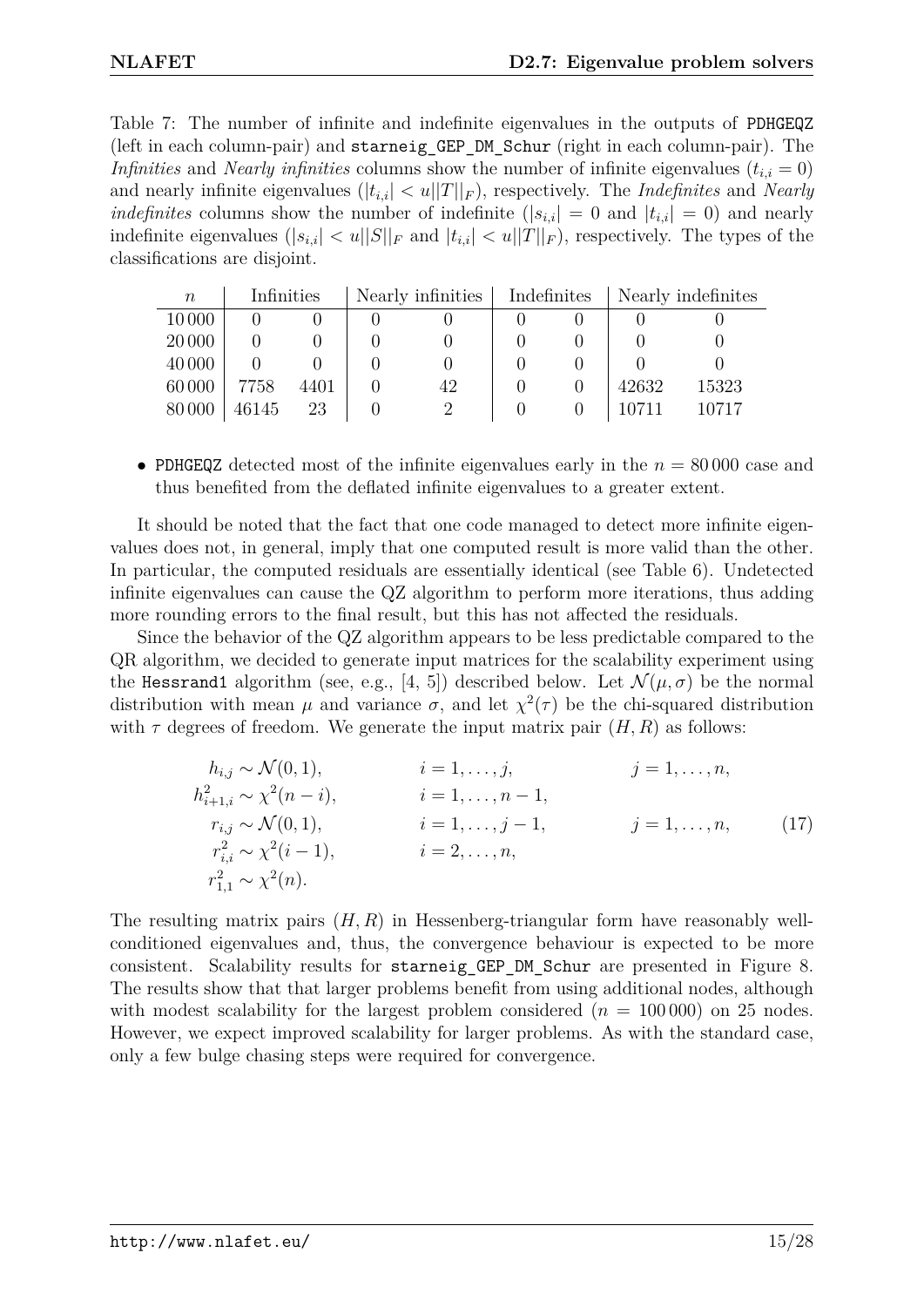

Figure 7: Relative run-time improvement of starneig\_GEP\_DM\_Schur with respect to PDHGEQZ (base at 1.0). The used CPU core count always favours PDHGEQZ (see Table 6).



Figure 8: Scalability results for starneig\_GEP\_DM\_Schur. Each node contains 28 cores.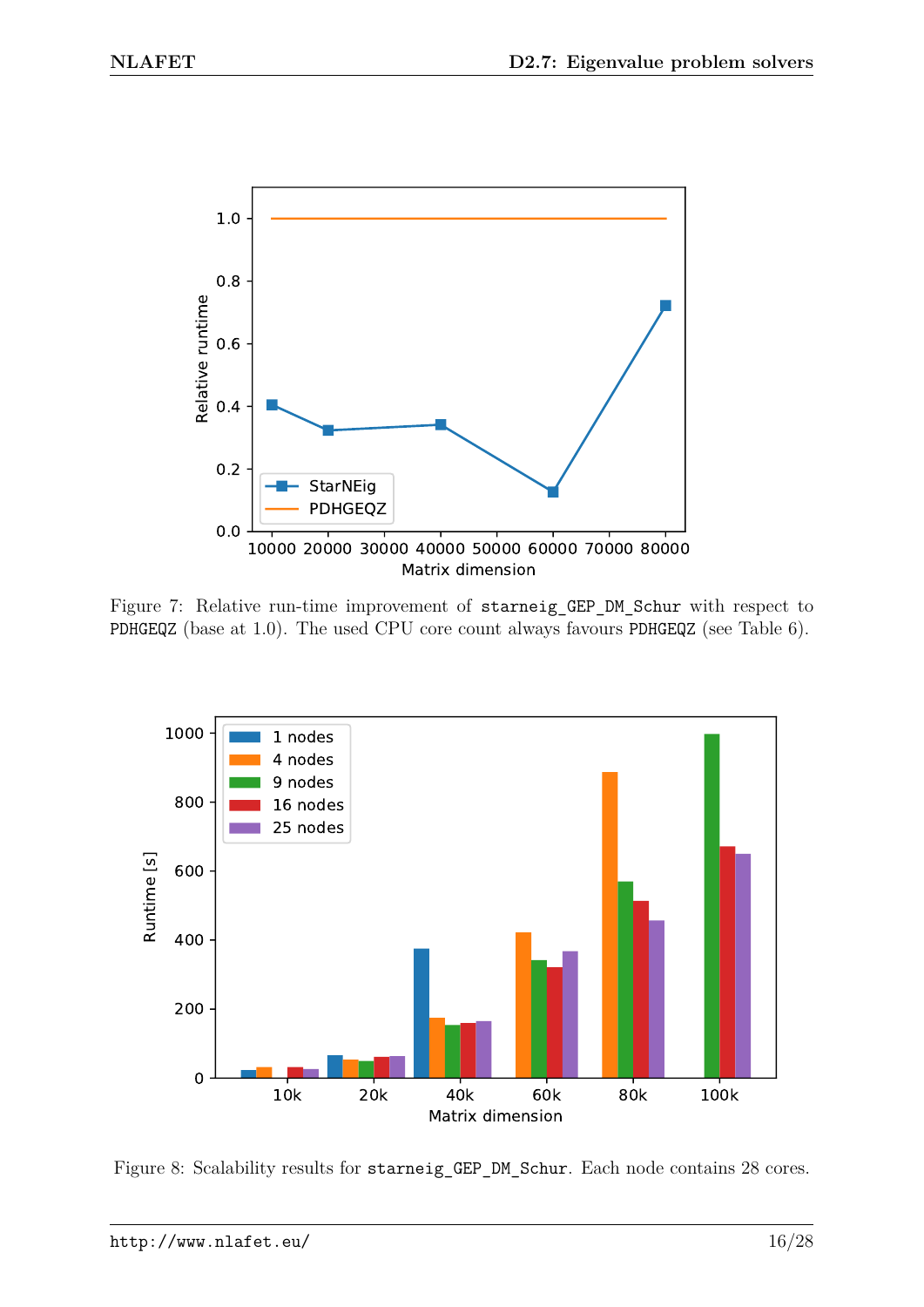#### **6 Eigenvalue reordering and invariant subspaces**

Given a Schur decomposition  $A = QSQ^T$  and user's selection of eigenvalues, the StarNEig interface functions

- starneig\_SEP\_SM\_ReorderSchur() and
- starneig\_SEP\_DM\_ReorderSchur()

attempt to reorder the selected eigenvalues to the top left corner of an updated Schur matrix  $\hat{S}$  by an orthogonal similarity transformation

$$
A = Q(U\hat{S}U^T)Q^T.
$$
\n(18)

On exit, Q is overwritten by  $Q \leftarrow QU$ . Both interface functions are implemented on top of StarPU. The shared memory variant starneig\_SEP\_SM\_ReorderSchur was already discussed in D2.5 although major improvements have been made since (GPU support in particular).

The starneig SEP DM ReorderSchur interface function was compared against the MPI-based PDTRSEN subroutine [7]. The results are presented in Table 8 and Figure 9. StarNEig outperforms PDTRSEN in all cases. In particular, StarNEig is almost five times faster for the largest considered problem  $(n = 120000)$ . The results are very much in line with the shared memory results presented in [13, 14] and D2.5. We note that StarNEig generated a much larger  $R_{sep,A}(\tilde{S})$  residual in the case  $n = 40000$ . At this point, we can only comment that the result is repeatable (we also repeated the PDTRSEN experiment) and is likely related to the numerical conditioning of the input matrix.

The scalability of the starneig SEP DM ReorderSchur interface function was investigated separately. For time saving reasons, we constructed a set of well-conditioned input matrices<sup>6</sup> for the experiments. The results are presented in Figure 10. The results show that moving from a single node to four nodes typically almost quadruples the performance and a similar (but slightly weakening) trend continues all the way to 25 nodes. We find these results to be outstanding.

Now, we turn our attention to the generalized case. Given a generalized Schur decomposition  $(A, B) = Q(S, T)Z^T$ , the StarNEig interface functions

- starneig\_GEP\_SM\_ReorderSchur() and
- starneig\_GEP\_DM\_ReorderSchur()

attempt to reorder the selected generalized eigenvalues to the top left corner of an updated generalized Schur form  $(\hat{S}, \hat{T})$  by an orthogonal similarity transformation

$$
A = Q(U_1 \hat{S} U_2^T) Z^T, \quad B = Q(U_1 \hat{T} U_2^T) Z^T,
$$
\n(19)

On exit, *Q* and *Z* are overwritten by  $Q \leftarrow QU_1$  and  $Z \leftarrow ZU_2$ . Both interface functions are implemented on top of StarPU.

The starneig\_GEP\_DM\_ReorderSchur interface function was compared against the MPI-based PDTGSEN subroutine [2]. The results are presented in Table 9. We performed two separate experiments as explained below:

 ${}^{6}$ The separation between two eigenvalues is guaranteed to be at least 1.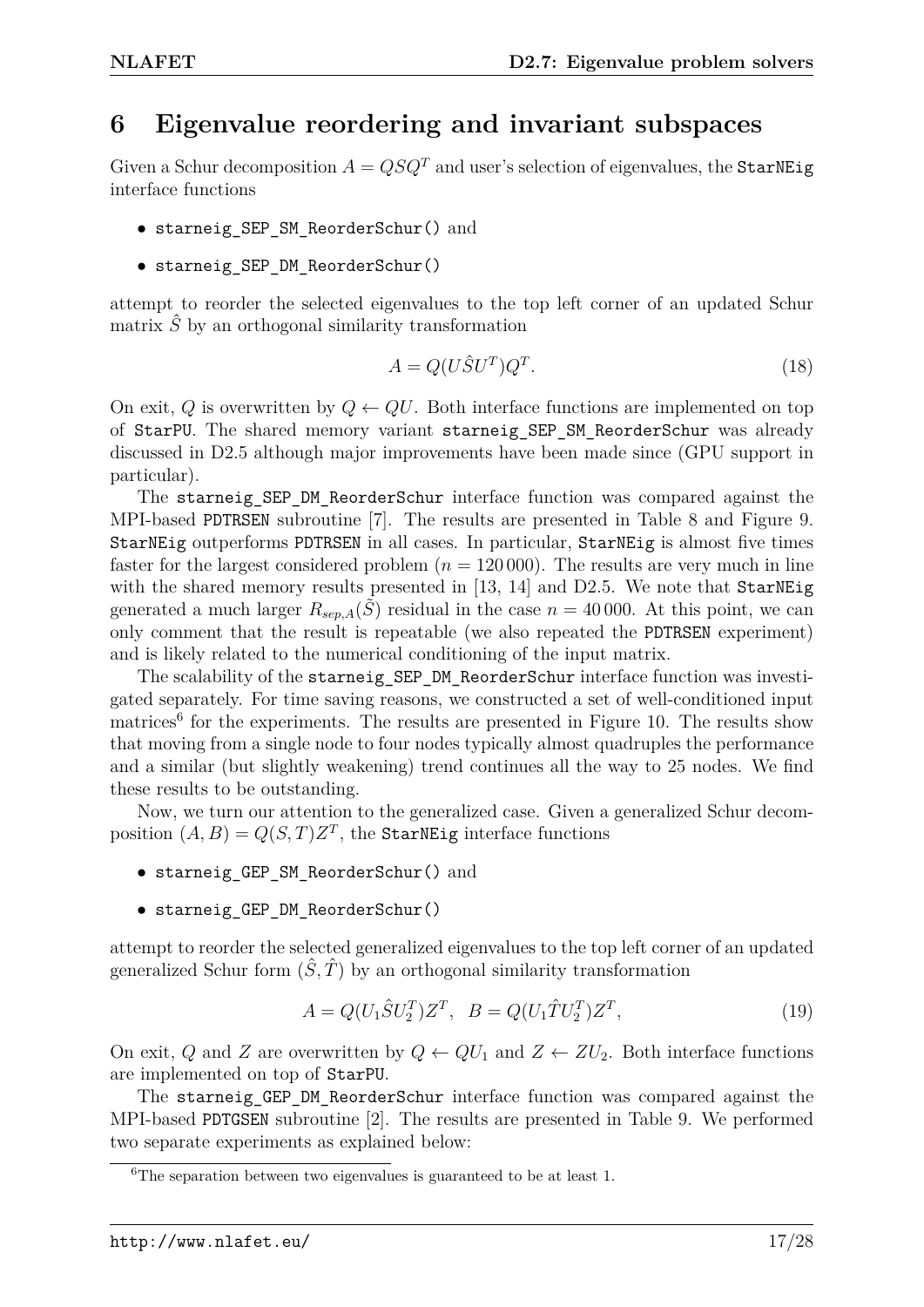|  | Table 8: A comparison between PDTRSEN (left in each column-pair) and                |  |  |  |  |  |
|--|-------------------------------------------------------------------------------------|--|--|--|--|--|
|  | starneig SEP DM ReorderSchur (right in each column-pair). 35% of the eigenvalues    |  |  |  |  |  |
|  | were randomly selected. Residuals are reported in multiples of the double precision |  |  |  |  |  |
|  | floating-point unit roundoff; see $(5)$ and $(8)$ .                                 |  |  |  |  |  |

| $\boldsymbol{n}$ | CPU cores |                                |      | Run-time (secs) $\vert$ |     | $R_{sep,A}(S)$ | $R_{orth}(Q)$ |     |
|------------------|-----------|--------------------------------|------|-------------------------|-----|----------------|---------------|-----|
| 10000            | 36        | $1 \cdot 28(28)$               | -12  | 3                       | 214 | 214            | 146           | 146 |
| 20 000           | 36        | $1 \cdot 28(28)$               | 72   | 25                      | 287 | 286            | 195           | 194 |
| 40 000           | 36        | $1 \cdot 28(28)$               | 512  | 180                     | 332 | 3265           | 260           | 258 |
| 60000            |           | $121 \quad 4 \cdot 28 \ (112)$ | 669  | 168                     | 471 | 468            | 311           | 309 |
| 80000            |           | $121 \quad 4 \cdot 28 \ (112)$ | 1709 | 391                     | 554 | 551            | 374           | 372 |
| 100 000          |           | $121 \quad 4 \cdot 28 \ (112)$ | 3285 | 737                     | 579 | 574            | 386           | 383 |
| 120 000          |           | $256 \quad 9 \cdot 28 \ (252)$ | 2902 | 581                     | 662 | 660            | 446           | 443 |

Table 9: A comparison between PDTGSEN (left in each column-pair) and starneig GEP DM ReorderSchur (right in each column-pair).  $35\%$  of the eigenvalues were randomly selected. The upper half shows the results for the main experiment and the lower half shows the results for a synthetic test problem. The large differences in run-times (upper half,  $n = 60000$  and  $n = 80000$ ) are due to differences how the two codes handle a failed swap of two diagonal blocks. Residuals are reported in multiples of the double precision floating-point unit roundoff; see (6), (7) and (8).

| $\boldsymbol{n}$ |     | CPU cores | Run-time                |     | $R_{gep,A}(\tilde{S})$ |      | $R_{gep,B}(\tilde{T})$ |      | $R_{orth}(Q)$ |     |      | $R_{orth}(Z)$ |
|------------------|-----|-----------|-------------------------|-----|------------------------|------|------------------------|------|---------------|-----|------|---------------|
|                  |     |           | $\left( {secs} \right)$ |     |                        |      |                        |      |               |     |      |               |
| 10000            | 36  | 28        | 30                      | 8   | 428                    | 432  | 396                    | 399  | 156           | 158 | 355  | 355           |
| 20 000           | 36  | 28        | 176                     | 52  | 680                    | 683  | 619                    | 621  | 224           | 225 | 549  | 549           |
| 40000            | 36  | 28        | 1176                    | 364 | 1126                   | 1125 | 1009                   | 1009 | 383           | 382 | 856  | 856           |
| 60000            | 121 | 112       | 7                       | 324 | 175                    | 186  | 234                    | 254  | 178           | 187 | 118  | 128           |
| 80000            | 121 | 112       | 64                      | 729 | 3570                   | 3672 | 4068                   | 4178 | 320           | 381 | 2891 | 2923          |
| 10000            | 36  | 28        | 35                      | 8   | 72                     | 70   | 97                     | 95   | 67            | 66  | 67   | 66            |
| 20 000           | 36  | 28        | 141                     | 51  | 86                     | 99   | 117                    | 133  | 82            | 92  | 80   | 92            |
| 40000            | 36  | 28        | 594                     | 375 | 113                    | 144  | 125                    | 196  | 99            | 135 | 80   | 135           |
| 60000            | 121 | 112       | 1004                    | 341 | 151                    | 178  | 198                    | 239  | 139           | 165 | 132  | 164           |
| 80000            | 121 | 112       | 1417                    | 778 | 163                    | 210  | 188                    | 285  | 132           | 195 | 121  | 195           |

1. The first experiment (see the upper half of Table 9) completes the upper branch of the main experiment (see Figure 1). The reason why we performed two separate experiments was that the larger matrices  $(n = 60000$  and  $n = 80000)$  were so illconditioned that both algorithms failed to reorder the Schur form in its entirety. In particular, the nearly indefinite eigenvalues can cause many numerical problems. The *partially reordered* output matrices are still in generalized Schur form, as they should be, but the performance results are not comparable due to the differences in how the two codes handle a failed swap of two diagonal blocks. PDTGSEN aborts the reordering procedure after one MPI process detects a failed swap and the run-time can thus be just a few seconds. On the other hand, StarNEig attempts to continue the reordering procedure for those parts of the matrix that are not effected by the failed swap. The latter could thus potentially produce a more complete output. The answer to the question which approach is better depends on the application.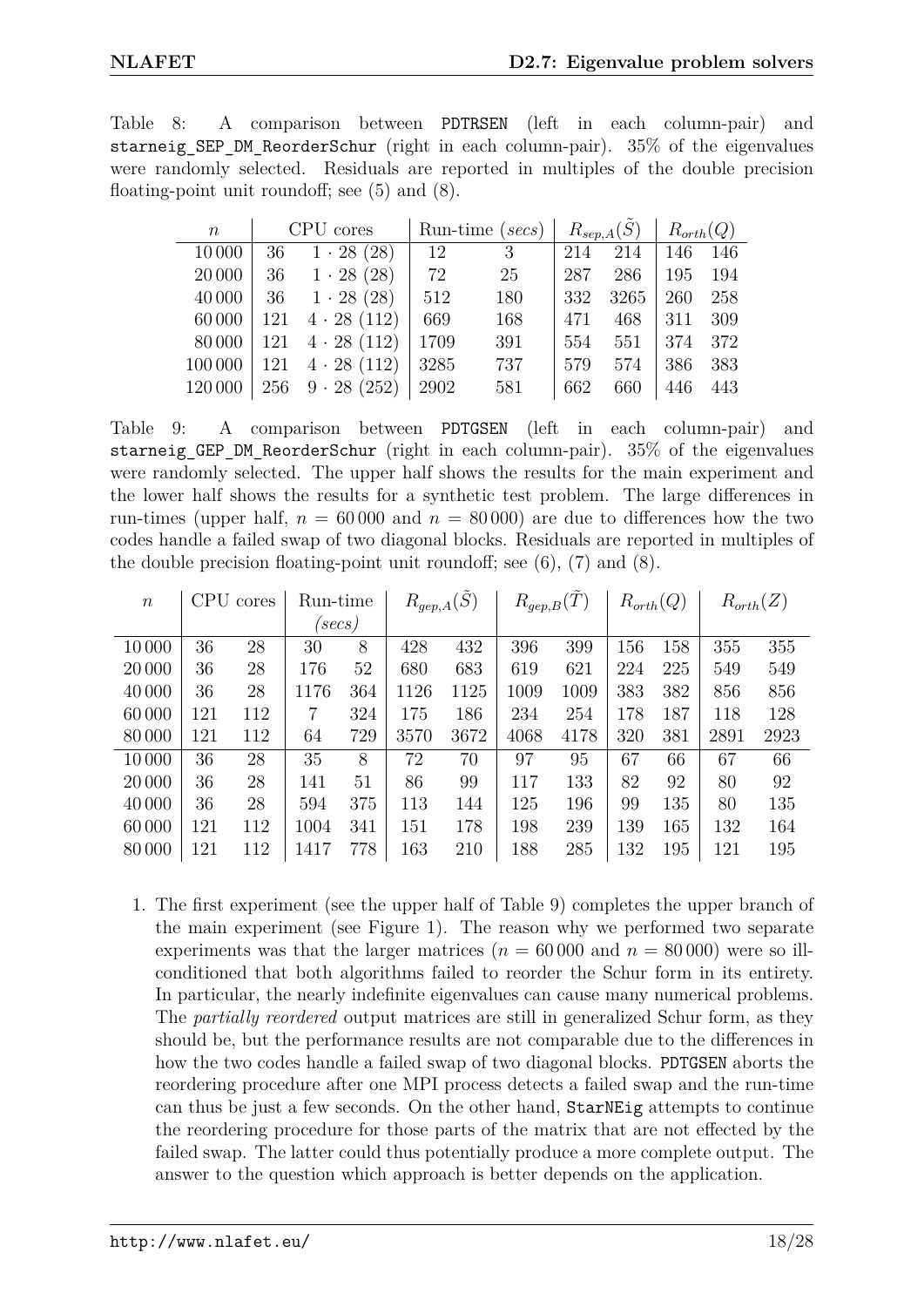

Figure 9: Relative run-time improvement of starneig SEP DM ReorderSchur with respect to PDTRSEN (base at 1.0). 35% of the eigenvalues were randomly selected. The used CPU core count always favours PDTRSEN (see Table 8).

2. The second experiment (see the lower half of Table 9) attempts to correct for the shortcomings of the first experiment by constructing a set of better conditioned input matrices for which failure to swap is less likely. Figure 11 presents the results from the second experiment. Based on these numbers, StarNEig is between 1.6 to 4.4 times faster than PDTGSEN. The results of a scalability experiment are presented in Figure 12 and are inline with the standard case.

The GPU performance was investigated separately and the results are presented in Figure 13. We performed one set of experiments using a single CPU socket (14 cores) and a second set of experiments using two CPU sockets (28 cores). We note that the inclusion of a single GPU can improve the performance by a factor of 1.7 and the inclusion of two GPUs can improve the performance by a factor of 3.5. Surprisingly, a configuration consisting of one or two GPUs paired with a single CPU socket appears to give the best performance. A more complete understating need further analysis.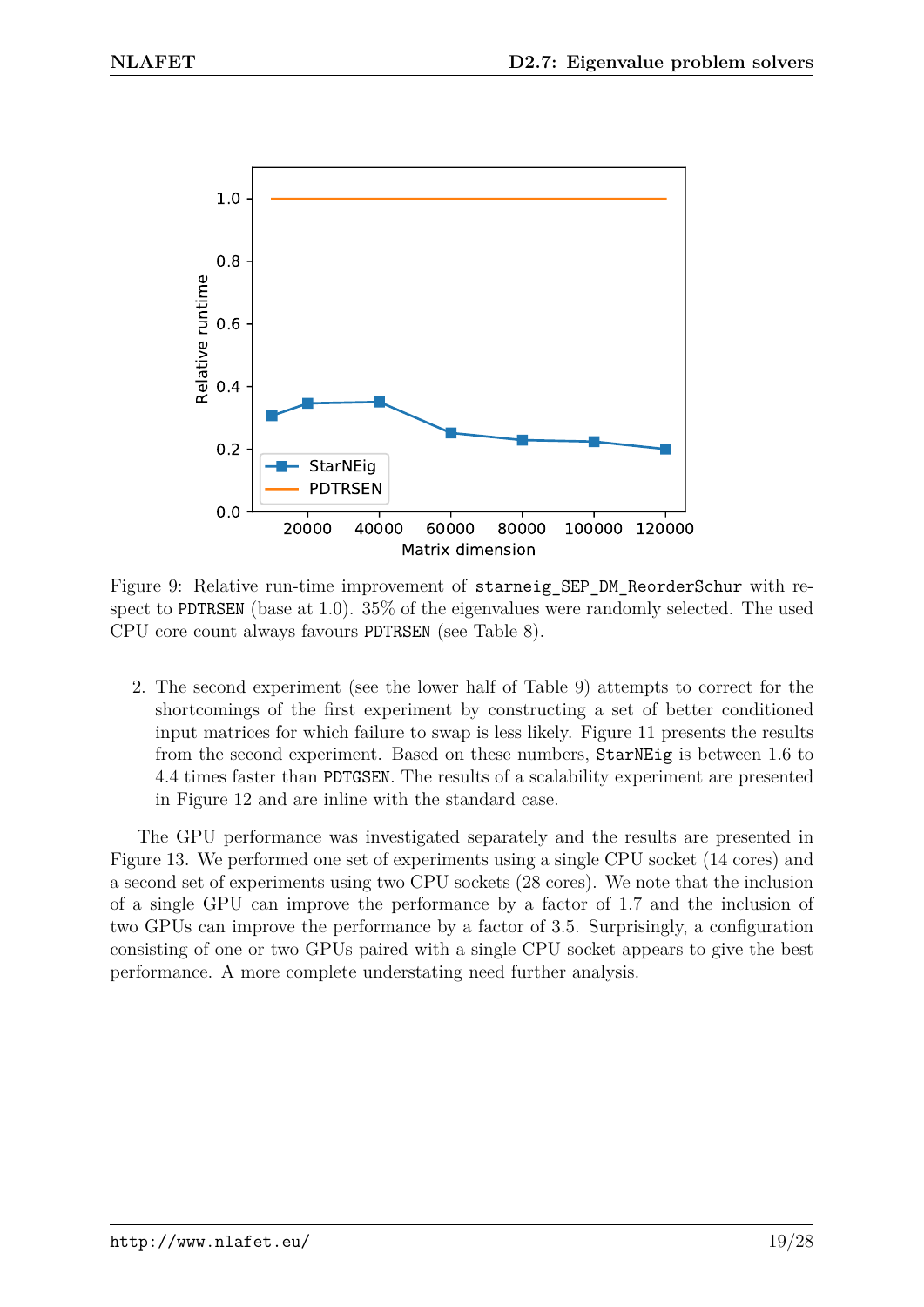

Figure 10: Scalability results for starneig\_SEP\_DM\_ReorderSchur. 35% of the eigenvalues were randomly selected. Each node contains 28 cores.



Figure 11: Relative run-time improvement of starneig GEP DM ReorderSchur with respect to PDTGSEN (base at 1.0). 35% of the eigenvalues were randomly selected. The used CPU core count always favours PDTGSEN (see Table 9).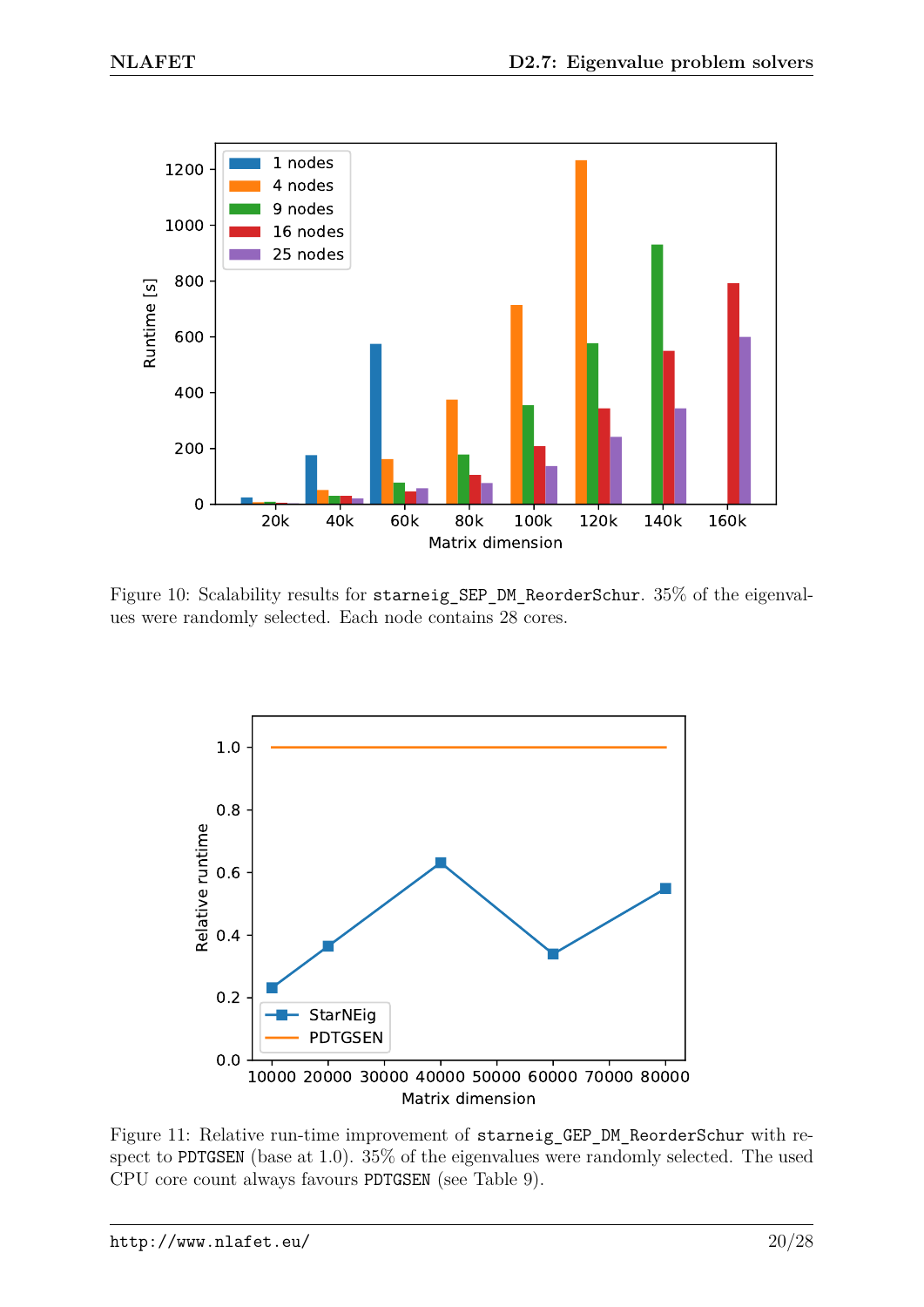

Figure 12: Scalability results for starneig\_GEP\_DM\_ReorderSchur. 35% of the eigenvalues were randomly selected. Each node contains 28 cores.



Figure 13: GPU performance results for starneig\_SEP\_SM\_ReorderSchur. 35% of the eigenvalues were randomly selected. Each socket contains 14 cores.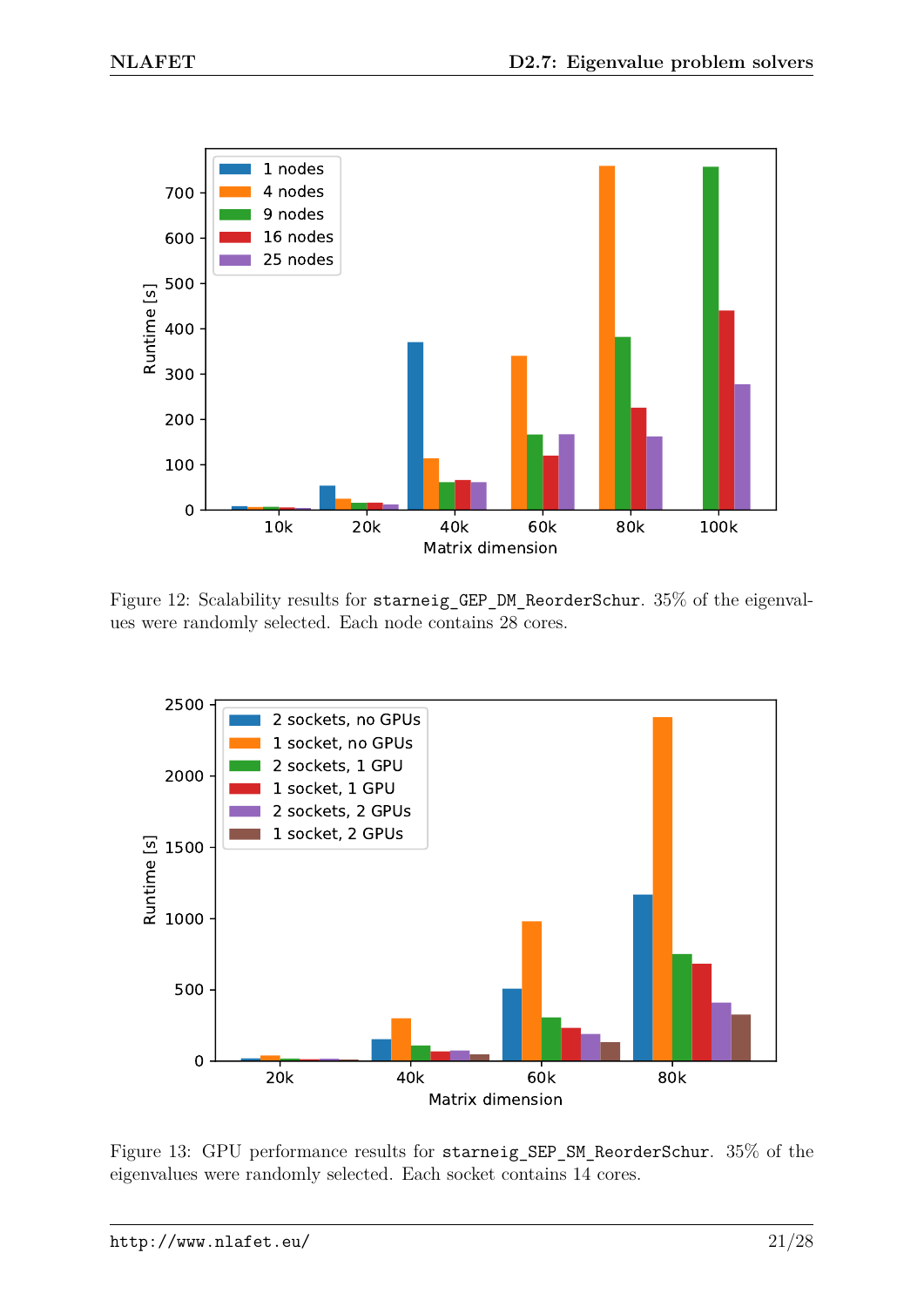#### **7 Computation of selected eigenvectors**

Given a Schur decomposition  $A = QSQ^T$  and a user selection of eigenvalues, the StarNEig interface functions

- starneig SEP SM Eigenvectors() and
- starneig SEP DM Eigenvectors()

compute and return an eigenvector for each of the selected eigenvalues. The shared memory interface function starneig\_SEP\_SM\_Eigenvectors is implemented on top of StarPU. The distributed memory variant starneig SEP DM Eigenvectors still requires certain components before in can be integrated with the rest of the library. We emphasize that the selected eigenvectors are computed directly from the (generalized) real Schur forms and then backtransformed to the original basis. This is faster than first reordering the selected eigenvalues to the upper left corner and then computing then eigenvector from the upper left corner. This is illustrated in Figure 14.

Table 10 shows the run-time and residuals for starneig\_SEP\_Eigenvectors when the user has selected either 35% or 100% of all eigenvalues. The parallel scalability is illustrated in Figure 15 (35% selected) and Figure 16 (100% selected). We note that the relative residuals are always a modest multiple of the unit roundoff. Moreover, the code scales reasonably up to 64 cores.

We now return to the generalized eigenvalue problem. Given a generalized Schur decomposition  $(A, B) = Q(S, T)Z<sup>T</sup>$  and the user's selection of eigenvalues, the StarNEig interface functions

- starneig GEP SM Eigenvectors() and
- starneig GEP DM Eigenvectors()

compute and return a generalized eigenvector for each of the selected generalized eigenvalues. The shared memory variant starneig\_GEP\_SM\_Eigenvectors is implemented on top of StarPU. The distributed memory variant starneig GEP DM Eigenvectors still requires certain components to be integrated with the rest of the library.

Table 11 shows the run-time and residuals for starneig\_GEP\_Eigenvectors when the user has selected either 35% or 100% of all eigenvalues. The parallel scalability is illustrated in Figure 17 (35% selected) and Figure 18 (100% selected). We note that the relative residuals are always a modest multiple of the unit roundoff. Moreover, the code scales reasonably up to 32 cores.

In exact arithmetic it is straightforward to compute eigenvectors in both the standard and the generalized case. Standard algorithms are variants of the forward/backward substitution algorithms used for Gaussian elimination. However, in floating point arithmetic it is entirely possible that the intermediate or the final result exceeds the representational range and thus no regular solver can succeed. The StarNeig solvers are based on the principles developed in [11] and [12] for regular backward substitution. The solvers dynamically scale the right hand side and the solution to prevent overflow. The scalings are accumulated within each tile and are only applied when the results from two tiles are combined. In reality, this is equivalent to different processing units using different units of measurement, say, SI units versus imperial units. StarNeig solvers examine every division and every linear update. If overflow is possible, then a suitable scaling factor is computed and applied. If no scaling is necessary, then the StarNeig solvers will run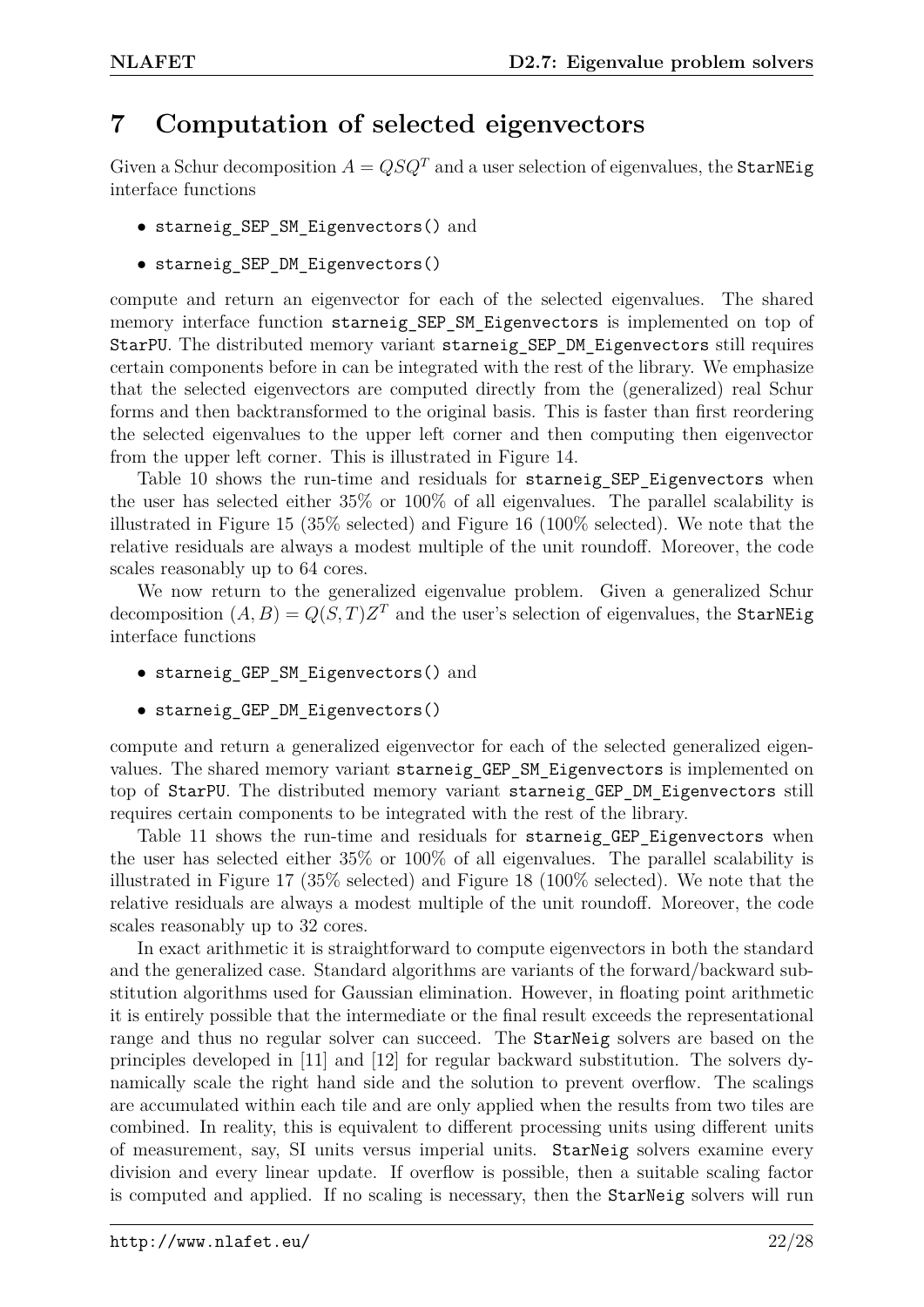

Figure 14: On the left: The users selection of eigenvalues both real and complex. Center: the compressed representation of the eigenvectors used internally. Right: the final result returned to the user after backtransformation.

slightly slower than a non-robust solver since the unnecessary checks must still be completed. If scaling is necessary, then the StarNeig solvers will produce a result which can be evaluated whereas the non-robust solver will fail due to floating point overflow. Applying the necessary scalings requires extra time. This is clearly demonstrated in Figure 18. Here, the cases of  $n = 60000$  and  $n = 80000$  required more time than suggested by the case of  $n = 40000$  due to the presence of many (nearly) infinite and nearly indefinite eigenvalues (see Table 7) that dramatically increased the need for numerical scaling.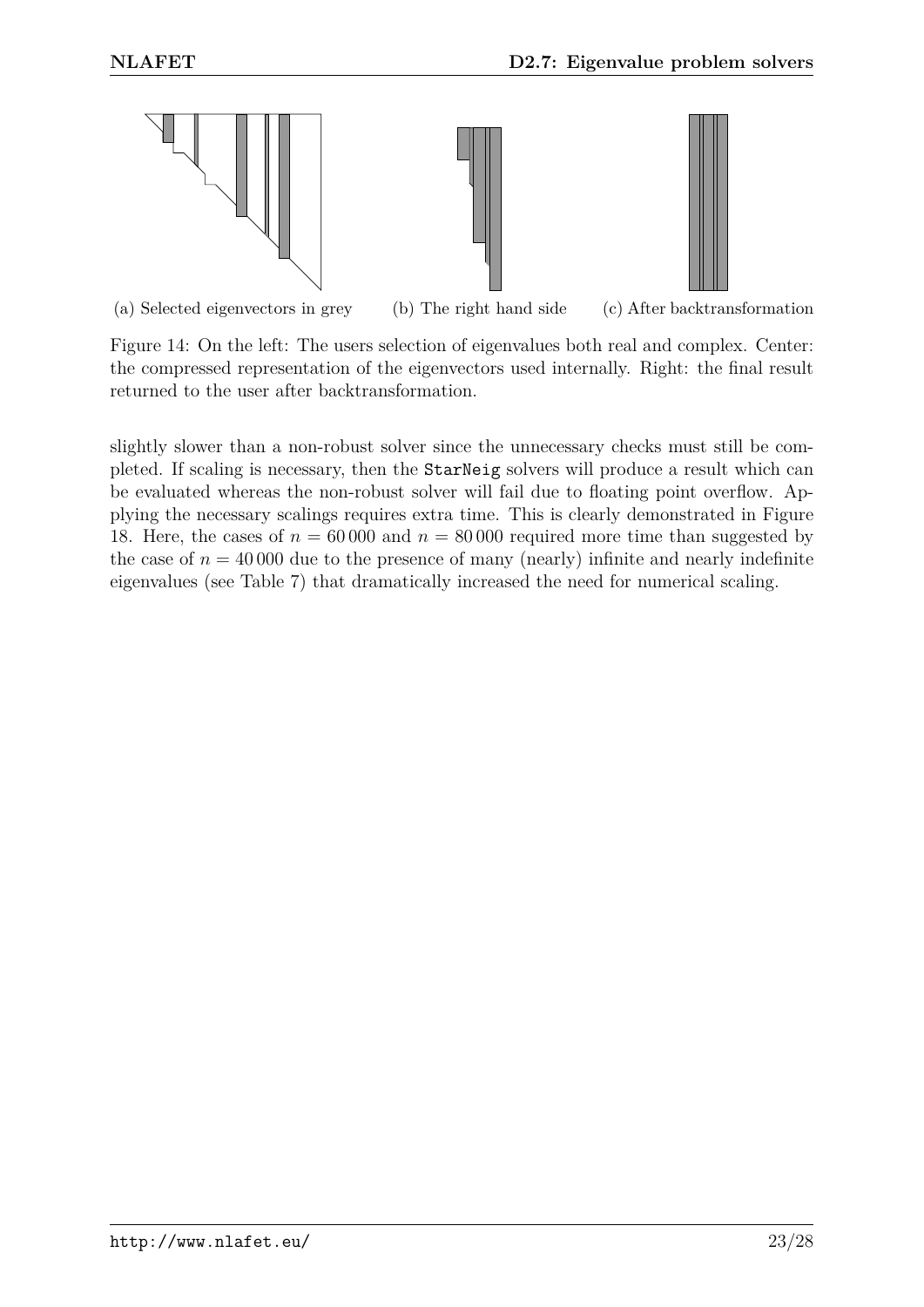| $\, n$  | Selected | Run-time       | $E_{sep}(\lambda, x)$ | $E_{sep}(\lambda, x)$ | $E_{sep}(\lambda, x)$ |  |
|---------|----------|----------------|-----------------------|-----------------------|-----------------------|--|
|         |          | (secs)         | mean                  | min                   | max                   |  |
| 10000   | 35 %     | 1              | 1.03                  | 0.72                  | 6.28                  |  |
| 20 000  | 35 %     | 8              | 0.96                  | 0.67                  | 1.51                  |  |
| 40 000  | 35 %     | 40             | 0.45                  | 0.29                  | 7.24                  |  |
| 60000   | $35\%$   | 117            | 0.81                  | 0.54                  | 5.73                  |  |
| 80000   | 35 %     | 256            | 0.69                  | 0.43                  | 6.59                  |  |
| 100 000 | 35 %     | 473            | 0.24                  | 0.16                  | 0.77                  |  |
| 120000  | $35\%$   | 781            | 0.47                  | 0.22                  | 4.13                  |  |
| 10000   | $100\%$  | $\overline{4}$ | 1.04                  | 0.71                  | 6.28                  |  |
| 20 000  | $100\%$  | 14             | 0.96                  | 0.67                  | 1.91                  |  |
| 40 000  | $100\%$  | 92             | 0.45                  | 0.29                  | 80.99                 |  |
| 60000   | 100 %    | 301            | 0.81                  | 0.54                  | 16.49                 |  |
| 80000   | $100\%$  | 654            | 0.69                  | 0.43                  | 12.13                 |  |
| 100 000 | $100\%$  | 1210           | 0.24                  | 0.16                  | 0.85                  |  |
| 120 000 | 100 %    | 1995           | 0.47                  | 0.22                  | 16.53                 |  |

Table 10: Run-times (64 cores) and residuals for starneig SEP SM Eigenvectors. Residuals are reported in multiples of the double precision floating-point unit roundoff; see (9).



Figure 15: Scalability results for starneig\_SEP\_SM\_Eigenvectors. 35% of the eigenvalues were randomly selected.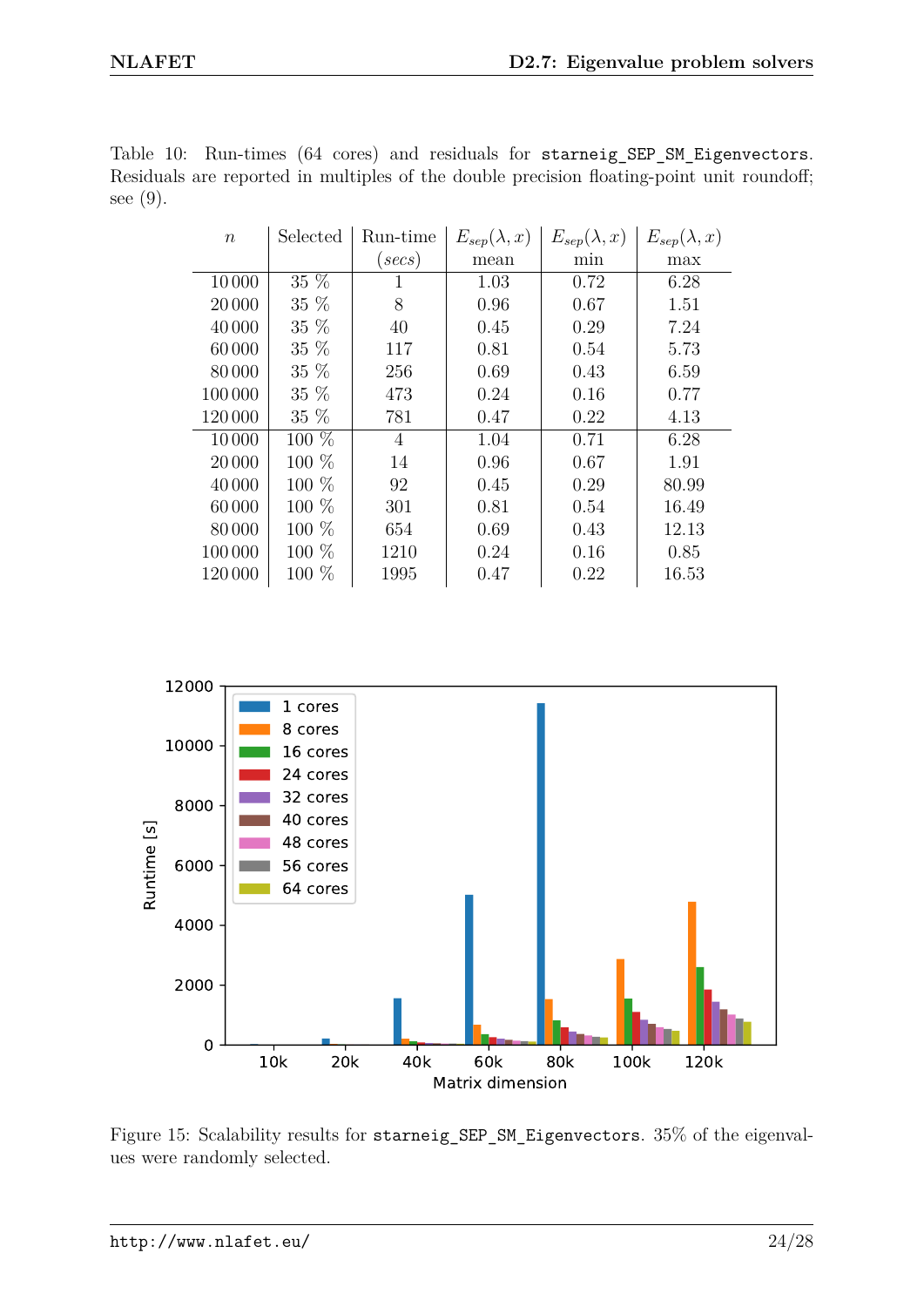

Figure 16: Scalability results for starneig\_SEP\_SM\_Eigenvectors. 100% of the eigenvalues were selected.

Table 11: Run-times (64 cores) and residuals for starneig\_GEP\_SM\_Eigenvectors. Residuals are reported in multiples of the double precision floating-point unit roundoff; see (10).

| $\boldsymbol{n}$ | Selected | Run-time          | $E_{qep}(\lambda, x)$ | $E_{qep}(\lambda, x)$ | $E_{qep}(\lambda, x)$ |
|------------------|----------|-------------------|-----------------------|-----------------------|-----------------------|
|                  |          | $(\textit{secs})$ | mean                  | min                   | max                   |
| 10000            | $35\%$   | 3                 | 0.40                  | 0.15                  | 0.62                  |
| 20 000           | 35 %     | 16                | 0.41                  | 0.14                  | 0.81                  |
| 40 000           | 35 %     | 118               | 0.37                  | 0.14                  | 0.92                  |
| 60000            | 35 %     | 1215              | 0.13                  | 0.05                  | 0.23                  |
| 80000            | 35 %     | 983               | 0.09                  | 0.07                  | 0.17                  |
| 10000            | 100 %    | $\mathbf{5}$      | 0.40                  | 0.14                  | 0.62                  |
| 20 000           | 100 %    | 35                | 0.41                  | 0.14                  | 1.02                  |
| 40 000           | 100 %    | 266               | 0.37                  | 0.13                  | 0.92                  |
| 60000            | 100 %    | 3133              | 0.13                  | 0.05                  | 0.23                  |
| 80000            | 100 %    | 2147              | 0.09                  | 0.07                  | 0.17                  |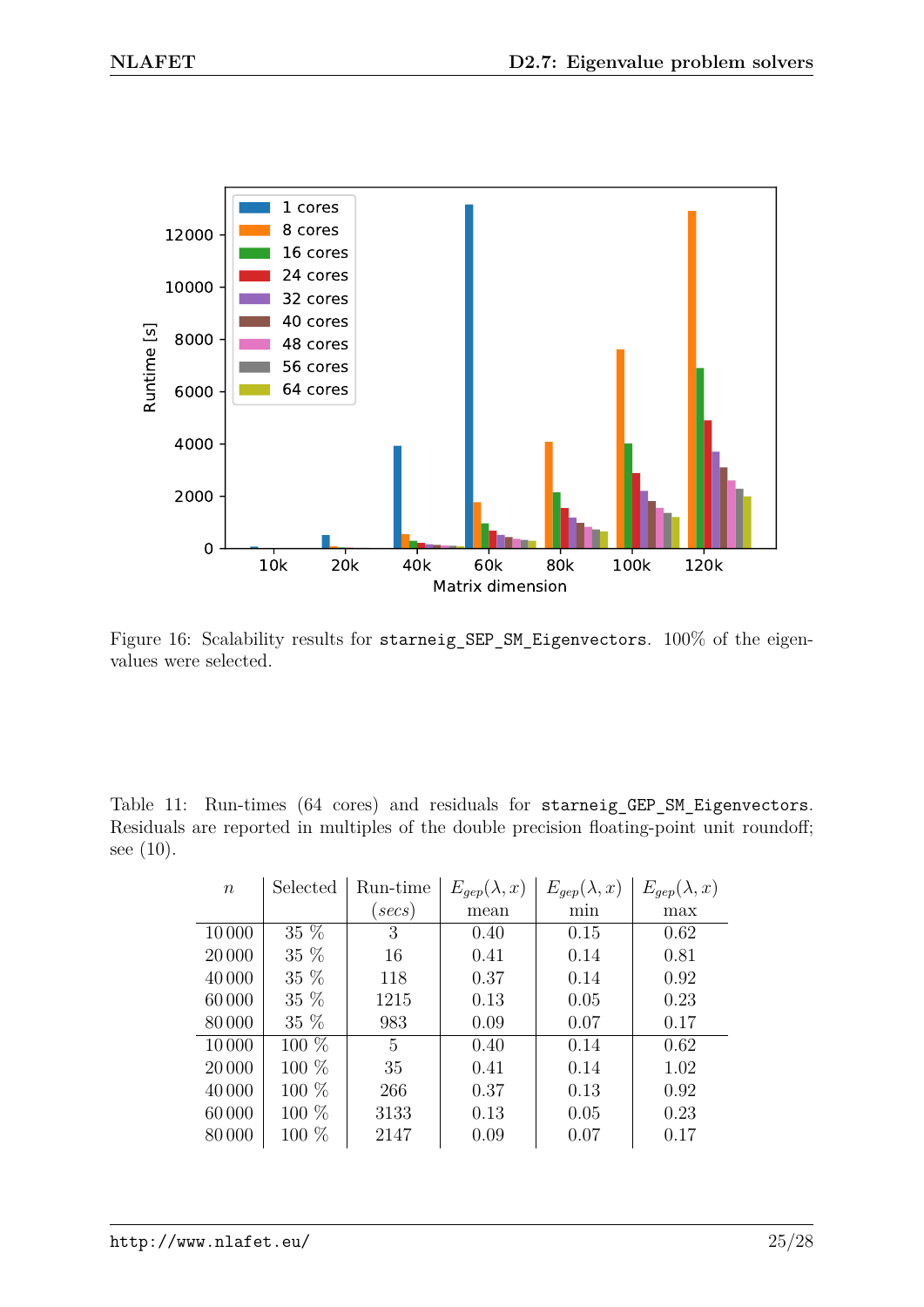

Figure 17: Scalability results for starneig\_GEP\_SM\_Eigenvectors. 35% of the eigenvalues were randomly selected.



Figure 18: Scalability results for starneig\_GEP\_SM\_Eigenvectors. 100% of the eigenvalues were selected.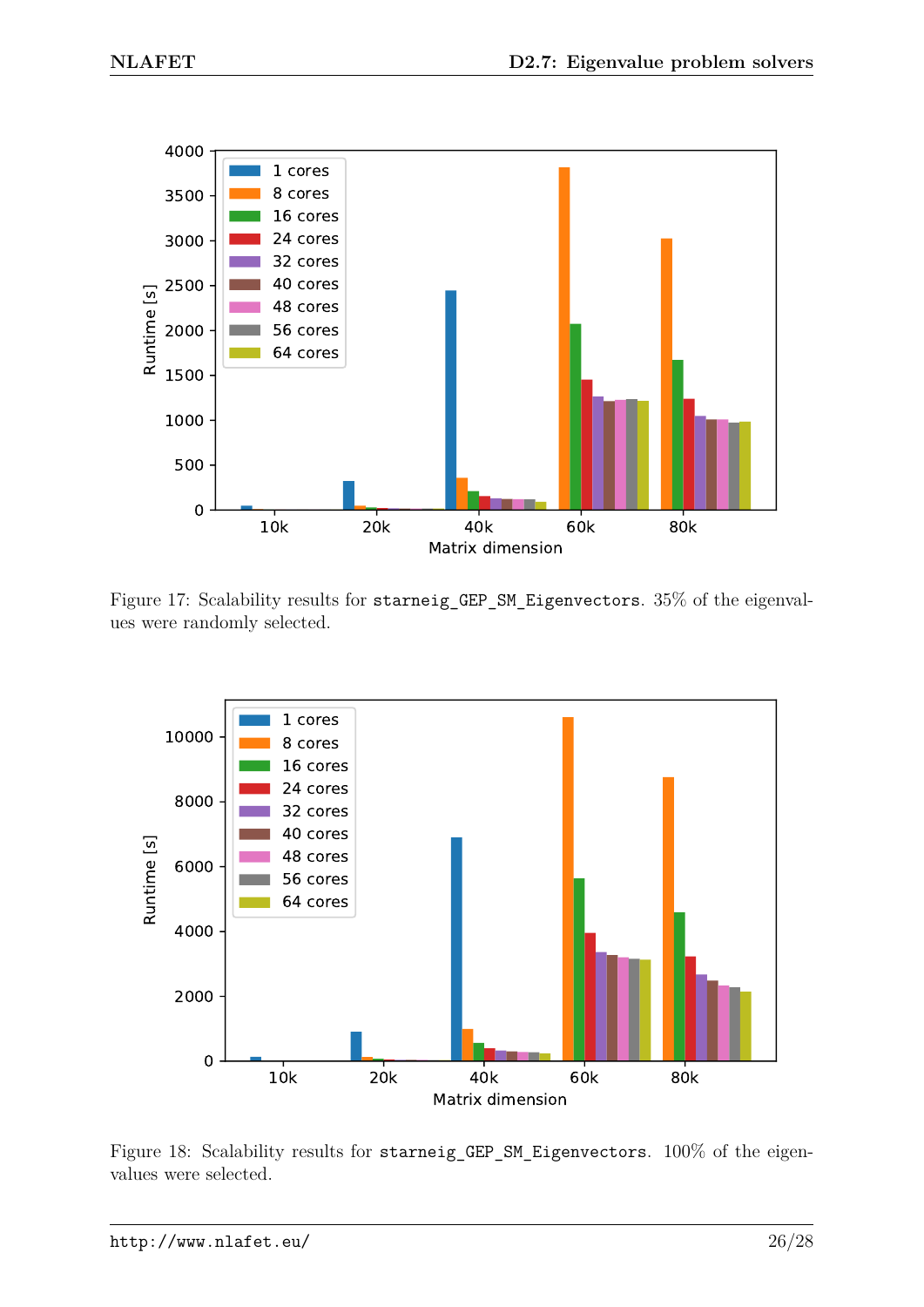#### **8 Summary and some conclusions**

Our long term goal has been to develop and implement a full suite of task-based algorithms for solving nonsymmetric (dense) eigenvalues problems. Within the NLAFET project, we have created a library called StarNEig. It is currently in a beta state, but already implements task-based algorithms for most required computational steps. Our main goal in this deliverable was to demonstrate that StarNEig library can perform the following steps correctly and efficiently:

**Step 1** Reduction to condensed forms (Hessenberg or Hessenberg-triangular forms)

**Step 2** Computation of the eigenvalues, i.e., reduction to (generalized) Schur forms

**Step 3** Eigenvalue reordering

**Step 4** Computation of eigenvectors

Our approach for accomplishing this was to construct an experiment where we pass a set of matrices and matrix pairs through all four steps. The relative residuals computed after each step indicate that the library can indeed perform all four steps correctly.

In most cases the task-based components of StarNEig are several times faster than ScaLAPACK-style subroutines. This is most clearly demonstrated in the case of the standard eigenvalue reordering problem (Step 3). Here we consistently obtain a speedups of 2.8 or higher. For the generalized eigenvalue problem, all StarNEig codes are faster than ScaLAPACK-style subroutines, but the improvement is less predictable. This may well be due to the fact that the largest test problems were very ill-conditioned. Furthermore, the StarNEig library produces results for which relative residuals are comparable to the considered ScaLAPACK-style subroutines. The presented results from the conducted scalability experiments show that the algorithm implementations are scalable to some extent in distributed memory. To conclude, our task-based algorithms and implementations contribute novel prototypes for solving dense nonsymmetric eigenvalue problems for future extreme scale (likely heterogeneous) systems. Future work includes the use of StarNEig software with Krylov-based methods for solving large-scale standard and generalized eigenvalue problems and provide functionalities also for complex datatypes.

## **Acknowledgements**

We thank the High Performance Computing Center North (HPC2N) at Umeå University, which is part of the Swedish National Infrastructure for Computing (SNIC), for providing computational resources and valuable support during test and performance runs.

## **References**

- [1] StarPU A Unified Runtime System for Heterogeneous Multicore Architectures. http://starpu.gforge.inria.fr/.
- [2] B. Adlerborn, B. Kågström, and D. Kressner. PDHGEQZ User Guide. *NLAFET Working Note* WN-2, May, 2016. Also as Report UMINF 15.12, Dept. of Computing Science, Umeå University, SE-901 87 Umeå, Sweden.